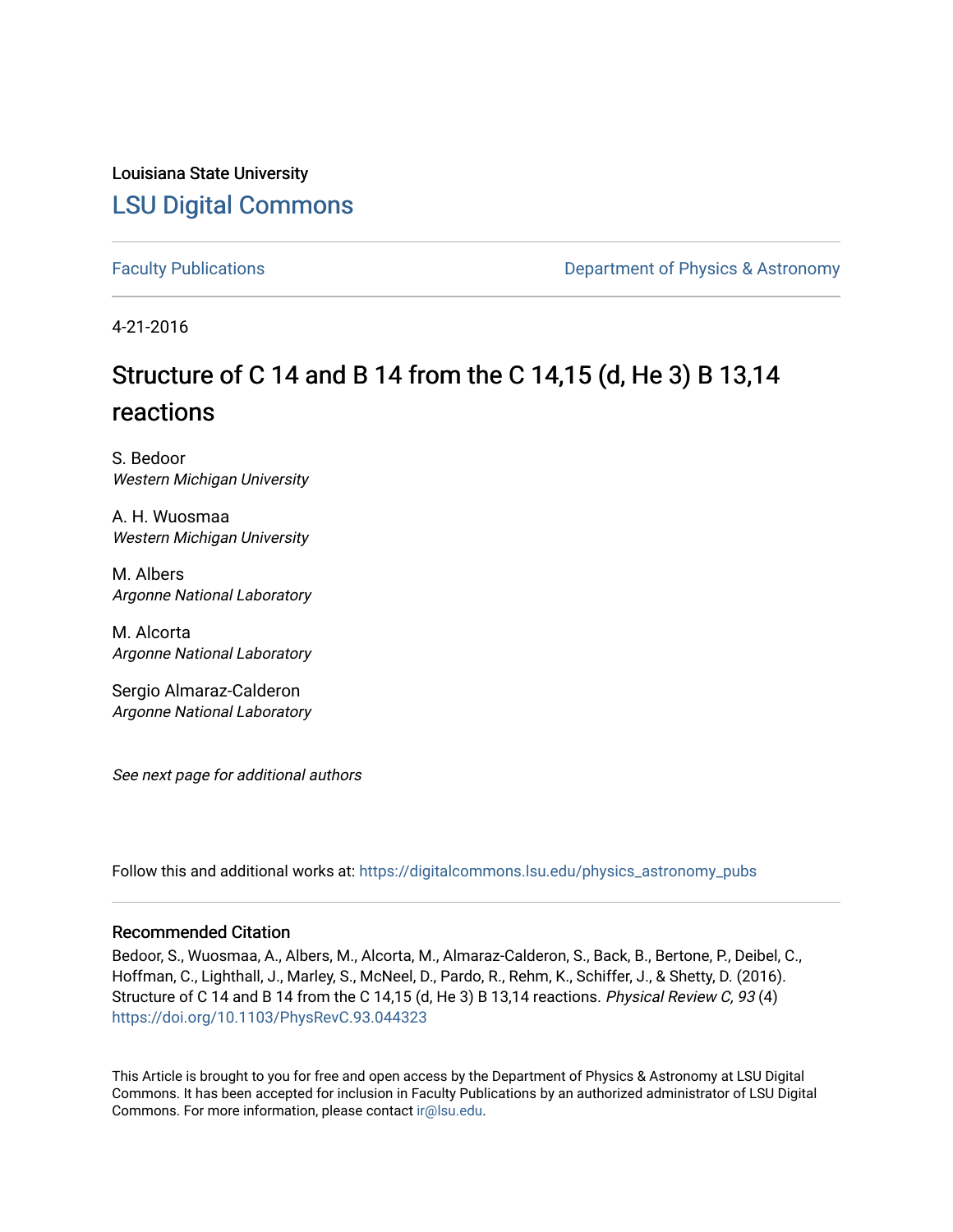# Authors

S. Bedoor, A. H. Wuosmaa, M. Albers, M. Alcorta, Sergio Almaraz-Calderon, B. B. Back, P. F. Bertone, C. M. Deibel, C. R. Hoffman, J. C. Lighthall, S. T. Marley, D. G. McNeel, R. C. Pardo, K. E. Rehm, J. P. Schiffer, and D. V. Shetty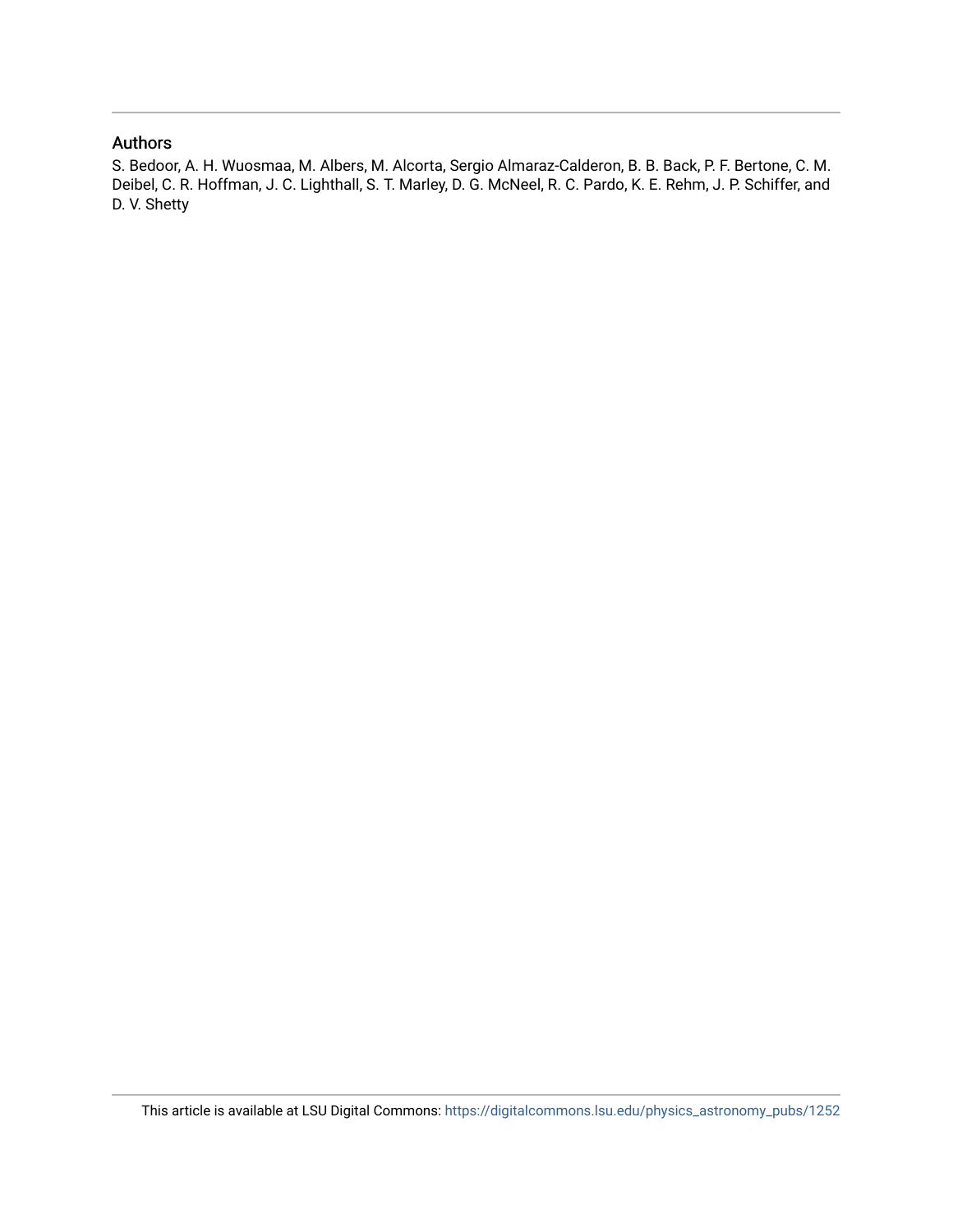

# CHORUS

This is the accepted manuscript made available via CHORUS. The article has been published as:

# Structure of  $\hat{\;}$  {14}C and  $\hat{\;}$  {14}B from the  $\hat{\;}$ {14,15}C(d, $\hat{\;}$ {3}He) $\hat{\;}$ {13,14}B reactions

S. Bedoor, A. H. Wuosmaa, M. Albers, M. Alcorta, Sergio Almaraz-Calderon, B. B. Back, P. F. Bertone, C. M. Deibel, C. R. Hoffman, J. C. Lighthall, S. T. Marley, D. G. Mcneel, R. C. Pardo, K. E. Rehm, J. P. Schiffer, and D. V. Shetty Phys. Rev. C **93**, 044323 — Published 21 April 2016 DOI: [10.1103/PhysRevC.93.044323](http://dx.doi.org/10.1103/PhysRevC.93.044323)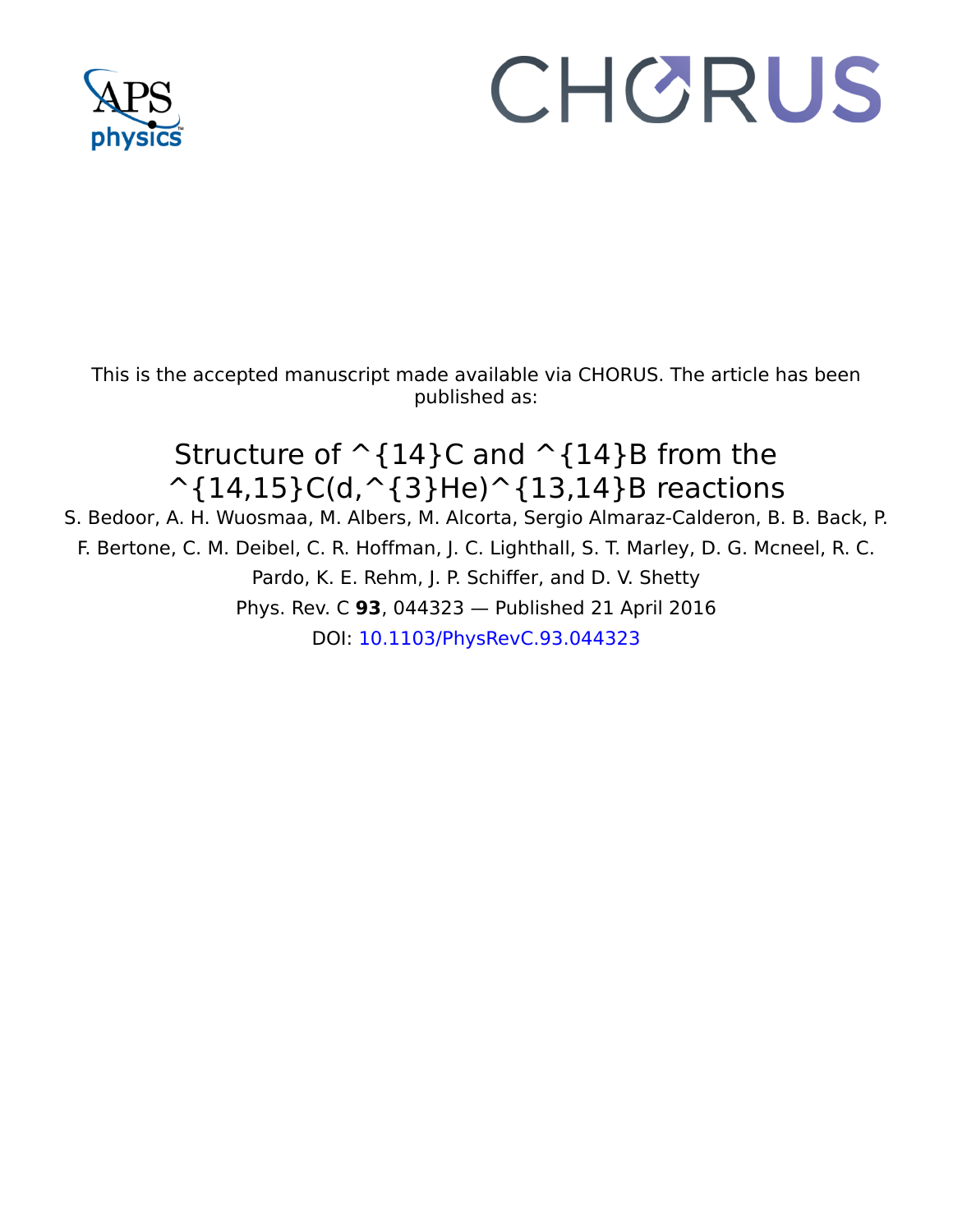# $\mathrm{\textbf{Study of the}}}\ ^{14,15}\mathrm{C}(d,^{3}\mathrm{He})^{13,14}\mathrm{B}\ \textbf{Reactions}$

S. Bedoor,<sup>1, 2, \*</sup> A. H. Wuosmaa,<sup>1, 2</sup> M. Albers,<sup>3</sup> M. Alcorta,<sup>3,†</sup> Sergio Almaraz-Calderon,<sup>3,‡</sup>

B. B. Back,<sup>3</sup> P. F. Bertone,<sup>3, §</sup> C. M. Deibel,<sup>4</sup> C. R. Hoffman,<sup>3</sup> J. C. Lighthall,<sup>1,†</sup> S. T.

Marley,<sup>1, 3, ¶</sup> D. G. Mcneel,<sup>2</sup> R. C. Pardo,<sup>3</sup> K. E. Rehm,<sup>3</sup> J. P. Schiffer,<sup>3</sup> and D. V. Shetty<sup>5</sup>

<sup>1</sup>Department of Physics, Western Michigan University, Kalamazoo, Michigan 49008-5252, USA

 $^{2}$ Department of Physics, University of Connecticut, Storrs, Connecticut 06268-3046, USA

<sup>3</sup>Physics Division, Argonne National Laboratory, Argonne, Illinois 60439, USA

<sup>4</sup>Department of Physics and Astronomy, Louisiana State University, Baton Rouge, Louisiana 70803, USA

 $5$ Department of Physics, Grand Valley State University, Allendale, Michigan 49401, USA

We have studied the  $^{14,15}C(d,^{3}He)^{13,14}B$  proton-removing reactions in inverse kinematics. The  $(d,{}^{3}\text{He})$  reaction probes the proton occupation of the target ground state, and also provides spectroscopic information about the final states in  $^{13,14}$ B. The experiments were performed using  $^{14,15}$ C beams from the ATLAS accelerator at Argonne National Laboratory. The reaction products were analyzed with the HELIOS device. Angular distributions were obtained for transitions from both reactions. The  $^{14}$ C-beam data reveal transitions to excited states in  $^{13}$ B that suggest configurations with protons outside the  $\pi(0p_{3/2})$  orbital, and some possibility of proton cross-shell  $0p - 1s0d$  excitations, in the <sup>14</sup>C ground state. The <sup>15</sup>C-beam data confirm the existence of a broad 2<sup>−</sup> excited state in  $^{14}$ B. The experimental data are compared to the results of shell-model calculations.

PACS numbers: 21.10.Jx, 25.60.Je

Keywords: Transfer reactions, Spectroscopic factors, Inverse kinematics

#### I. INTRODUCTION

The questions of the filling of states in light nuclei, and in particular whether 6 nucleons in <sup>12</sup>C complete the  $p_{3/2}$ subshell, have existed since the early days of the shell model and the discussion of Intermediate Coupling [1]. Spectroscopic factors from studies of neutron-removal reactions, for example  $(p, d)$  [2],  $({}^{3}He,\alpha)$  [3] and  $(d, t)$ [4, 5] suggest that the occupation of the  $p_{1/2}$  neutron sub-shell is at least 20% as much as the  $p_{3/2}$ . The data for proton removal with the  $(d,{}^{3}\text{He})$  reaction are consistent with this observation for <sup>12</sup>C [6]. Away from A=12, however, the proton  $p_{1/2}$  occupancy seems to change significantly, to approximately 3% of the ground-state value for  $^{14}C$  [6]. In the mirror nucleus  $^{14}$ O, the corresponding neutron  $p_{3/2}$  occupancy measured with the <sup>14</sup>O(d, t)<sup>13</sup>O reaction agreed with with theoretical expectations [7] when a renormalization consistent with that obtained from other analyses (see [8, 9]) was applied, although no direct measurement of the neutron  $p_{1/2}$  occupancy was reported. This change to a more nearly closed  $p_{3/2}$  subshell for  $A=14$  was already suggested from early calculations of spectroscopic factors for transfer reactions in the 0p-shell [10].

- † Present address: TRIUMF, Vancouver, BC V6T 2A3, Canada
- ‡ Present address: Florida State University, Tallahassee FL, 32306 USA

The  $^{14}$ C measurements reported in [6] suffered, however, from a  $60\%$  <sup>12</sup>C impurity in the <sup>14</sup>C target; reactions on the <sup>12</sup>C made identification of weak transitions to excited states in <sup>13</sup>B difficult or impossible. In that work no evidence of proton cross-shell configurations was found in the ground states of any of the carbon isotopes studied. This result was perhaps not surprising due to the large expected  $0p_{3/2} - sd$  energy gap for protons. It has been known for some time [11] that in light nuclei the neutron shell gaps change dramatically with Z including a re-ordering of the  $1s_{1/2}$  and  $0d_{5/2}$  orbitals between <sup>17</sup>O and <sup>15</sup>C. The experimental results on this behavior were recently summarized [12].

The detailed level structure of  $^{13}B$  is not particularly well known, although recent studies of  $^{13}$ B with unstable beams have provided additional information about the spins and parities of some excited states. The  ${}^{12}B(d, p)$ <sup>13</sup>B reaction [13] was used to determine the spins of the two lowest positive-parity neutron excitations first observed in the  ${}^{11}B(t,p){}^{13}B$  reaction at 3.48 and 3.68 MeV. A recent lifetime measurement has suggested that the lowest negative-parity excited state at 3.53 MeV had  $J^{\pi}$ =3/2<sup>-</sup> and possessed neutron 2p – 2h character [14]. Finally, a  $J^{\pi} = 1/2^{+}$  proton-"intruder" state was reported in <sup>13</sup>B from the <sup>14</sup>Be( $\alpha$ , t)<sup>13</sup>B reaction [15] at 4.83 MeV excitation energy. Population of this state in the  ${}^{14}C(d, {}^{3}He) {}^{13}B$  reaction may suggest some admixtures of proton- $sd)^2$  configurations in the <sup>14</sup>C ground state.

One goal of the present work is to search for transitions in the  $^{14}C(d,^{3}He)^{13}B$  reaction that could not be observed in the experiment described in Ref. [6]. We performed this measurement in inverse kinematics so no interfering transitions from impurities exist.

Considerably less is known about  $^{14}B$ .  $^{14}B$  is the lightest particle-bound  $N = 9$  isotone. The low-lying lev-

<sup>∗</sup> Present address: Texas A&M University, College Station, TX 77843-4242

<sup>§</sup> Present address: Marshall Space Flight Center, Huntsville, AL 35811, USA

<sup>¶</sup> Present address: Louisiana State University, Baton Rouge, LA 70803-4001, USA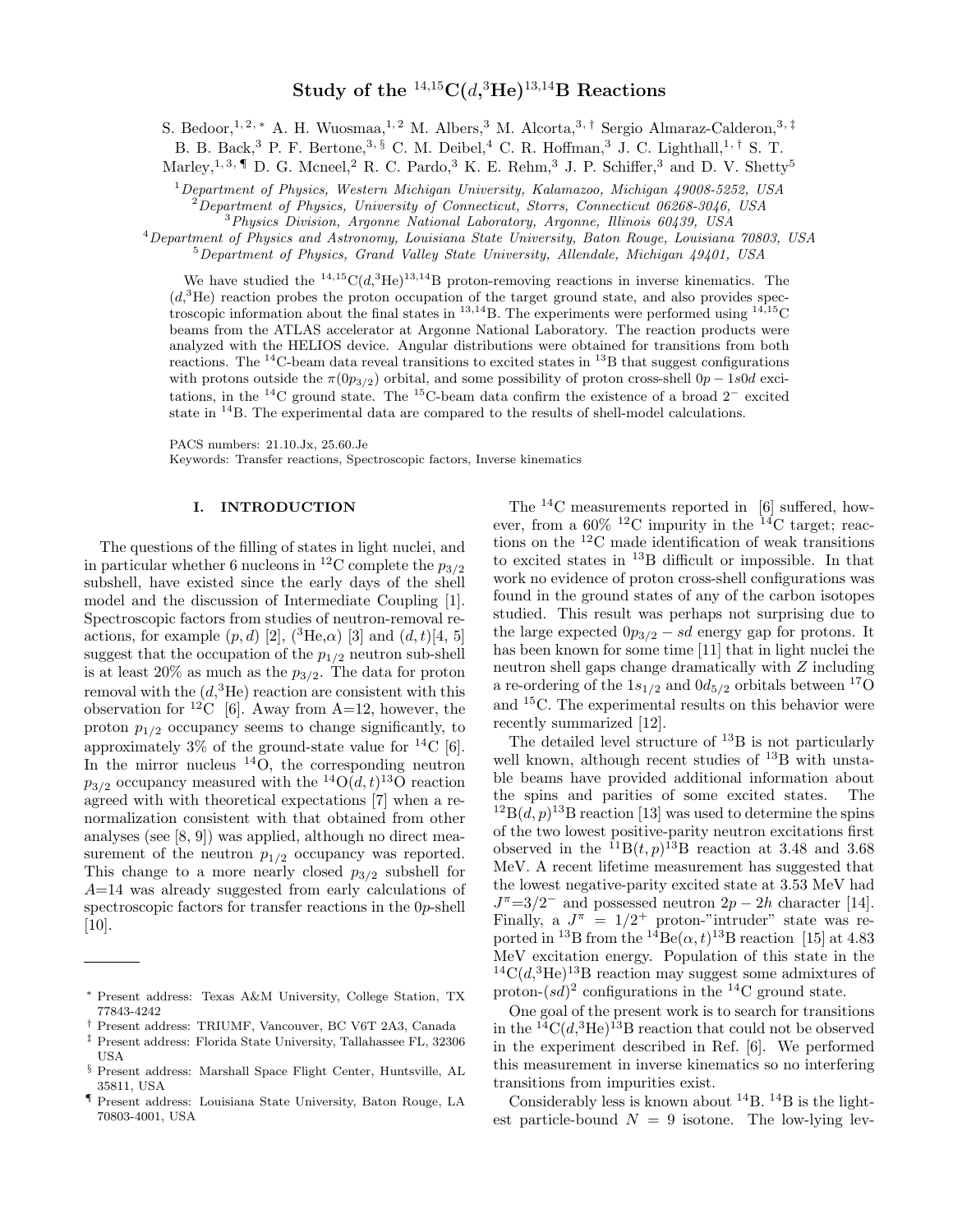els are  $(1s_{1/2}0d_{5/2})$  valence-neutron states; coupling to a proton- $0p_{3/2}$  hole produces two  $2^-$ , two  $1^-$ , one  $3^-$  and one 4<sup>−</sup> state, and the pairs of 2<sup>−</sup> and 1<sup>−</sup> states are configuration mixed. Previous studies of the  $^{13}B(d, p)^{14}B$ reaction determined the  $\ell=0$  and 2 neutron strengths for the ground  $2<sub>1</sub><sup>-</sup>$ , and excited  $1<sub>1</sub><sup>-</sup>$ ,  $3<sub>1</sub><sup>-</sup>$  and  $4<sub>1</sub><sup>-</sup>$  states [16]. The  $2_1^-$  and  $1_1^-$  levels were predominantly  $\ell = 0$ . The expected  $2^{-}_{2}/1^{-}_{2}$  pair, dominated by  $\nu(0d_{5/2})$  configurations, was not observed in the  $(d, p)$  measurements, although a broad ( $\Gamma \approx 1$  MeV)  $2^{-}_{2}$  state does appear in the literature near 2 MeV from various reactions [17]. That broad state would have been obscured by much stronger transitions to the  $3<sub>1</sub><sup>-</sup>$  and  $4<sub>1</sub><sup>-</sup>$  levels in  $(d, p)$ . No information exists about a possible second 1<sup>−</sup> state. While the  $2_2^-$  and  $1_2^-$  levels were not observed in the  $(d, p)$  measurement, their  $1s_{1/2}$  and  $0d_{5/2}$  neutron spectroscopic factors could still be estimated in a two-state mixing model.

Other aims of this work are to confirm the reported 2 − 2 state, and to compare the proton-removal strength for different <sup>14</sup>B excitations to expectations based on the earlier  $(d, p)$  measurements. Due to the  $1s_{1/2}$  single-particle character of the <sup>15</sup>C ground state, the strongest transitions in  ${}^{15}C(d,{}^{3}He)^{14}B$  will be to final states with large  $1s_{1/2}$  neutron strength. The  $3<sub>1</sub><sup>-</sup>$  and  $4<sub>1</sub><sup>-</sup>$  levels that obscured the excited  $2^-$  state in the  $(d, p)$  study are neutron  $\ell = 2$  excitations that should be absent in  $(d,{}^{3}\text{He})$ . Because the present  ${}^{15}C$  beam intensity is low, weaker transitions to states with proton configurations other than  $\pi(0p_{3/2})^{-1}$  will be difficult to observe.

In this paper we first present experimental details, followed by a description of the data reduction process including Monte-Carlo simulations of the response of the apparatus. We then give a Distorted Wave Born Approximation (DWBA) reaction-model analysis of the angular distributions to extract spectroscopic factors. Finally, we discuss our results in the context of shell-model calculations.

#### II. EXPERIMENT

The  $^{14,15}C(d,^{3}He)^{13,14}B$  reactions were studied in inverse kinematics at the ATLAS facility at Argonne National Laboratory. The reaction products were analyzed using the HELIcal Orbit Spectrometer (HELIOS) [18, 19]. HELIOS is a solenoidal spectrometer designed to study transfer and other reactions in inverse kinematics.

### A. Secondary-beam production

The <sup>14</sup>C ( $T_{1/2}$ =5,730 $\pm$ 40 year) beam was produced from enriched  $^{14}$ C material in a Cs sputter source. The <sup>14</sup>C energy was 17.1 AMeV, and for the <sup>14</sup>C( $d$ ,<sup>3</sup>He)<sup>13</sup>B experiment the beam intensity was approximately 0.1 pnA. The <sup>15</sup>C beam was made using the in-flight method described in Refs. [20, 21]. To produce the secondary

beam, the <sup>14</sup>C primary-beam intensity was increased to 100 pnA. This beam bombarded a cryogenic  $D_2$  gas cell held at a pressure of 1400 mbar and at a temperature of -184 $°C$ . The <sup>15</sup>C beam was made from  $d(^{14}C, ^{15}C)p$  $(Q=1.007 \text{ MeV})$  reactions in the cell. The resulting  ${}^{15}C$ beam of approximately  $5\times10^5$  particles/second had an energy of 15.7 AMeV. The high bombarding energies, which were the greatest available from the accelerator at the time, were chosen due to the very negative Q-values of -15.337 and -15.586 MeV of the  ${}^{14}C(d,{}^{3}He){}^{13}B$  and  ${}^{15}C(d,{}^{3}He)^{14}B$  reactions. The secondary-beam contained small impurities from lower charge states of the primary <sup>14</sup>C ions ( $\approx 3\%$ ), and from isotopes of Be ( $\approx 1\%$ ). Events from these impurity beams were eliminated by requiring coincidences between  ${}^{3}$ He ions and identified  ${}^{13,14}$ B reaction products as described below.

#### B. Experimental setup

The experimental setup was identical to that described in [22]. A schematic diagram of the experimental setup appears in Fig. 1. HELIOS consists of a superconducting solenoid with a bore diameter of 920 mm and length of 2350 mm that produces an approximately uniform magnetic field aligned with the beam direction. For this measurement, the field strength was 2.5 T. The <sup>14</sup>,15C beams bombarded solid deuterated-polyethylene  $[({\rm CD}_2)_n]$  foil targets of areal density 140  $\mu$ g/cm<sup>2</sup> placed on the magnetic axis near the entrance of the solenoid, 550 mm upstream of the geometric center of the magnet  $(z<sub>tot</sub> = -550$  mm). The <sup>3</sup>He particles emerged in the forward hemisphere with laboratory angles less than 35°. These particles were transported in helical trajectories to an array of 24 position-sensitive silicon detectors (PSDs) that surrounded the beam in the down-stream end of the magnet. The PSD array subtended distances between 940 and 1230 mm from the target. These detectors registered the energies of the <sup>3</sup>He ions, the distances from the target at which they returned to the solenoid axis, and the particle flight times. The <sup>3</sup>He time of flight was approximately equal to the cyclotron period  $T_{CYC} = 39.3$  ns. Deviations of the flight time from  $T_{CYC}$  arose for very small-angle trajectories that intercepted the PSD array a significant distance from where they would return to the solenoid axis. Other distortions in the helical orbits arose from particles travelling through non-uniform regions of the magnetic field, however the geometry for this measurement confined the <sup>3</sup>He ions to volumes where the field differed from the maximum value by at most 5%.

Additional information about the reaction was provided by a set of silicon-detector  $\Delta E - E$  telescopes positioned between the target and the PSD array. These detectors were perpendicular to the beam direction, and detected and identified the  $^{14,13,12,11}$ B reaction products. The telescopes covered the full  $2\pi$  azimuthal angle except for four 8°-wide gaps from their mounting structure, and subtended laboratory polar angles between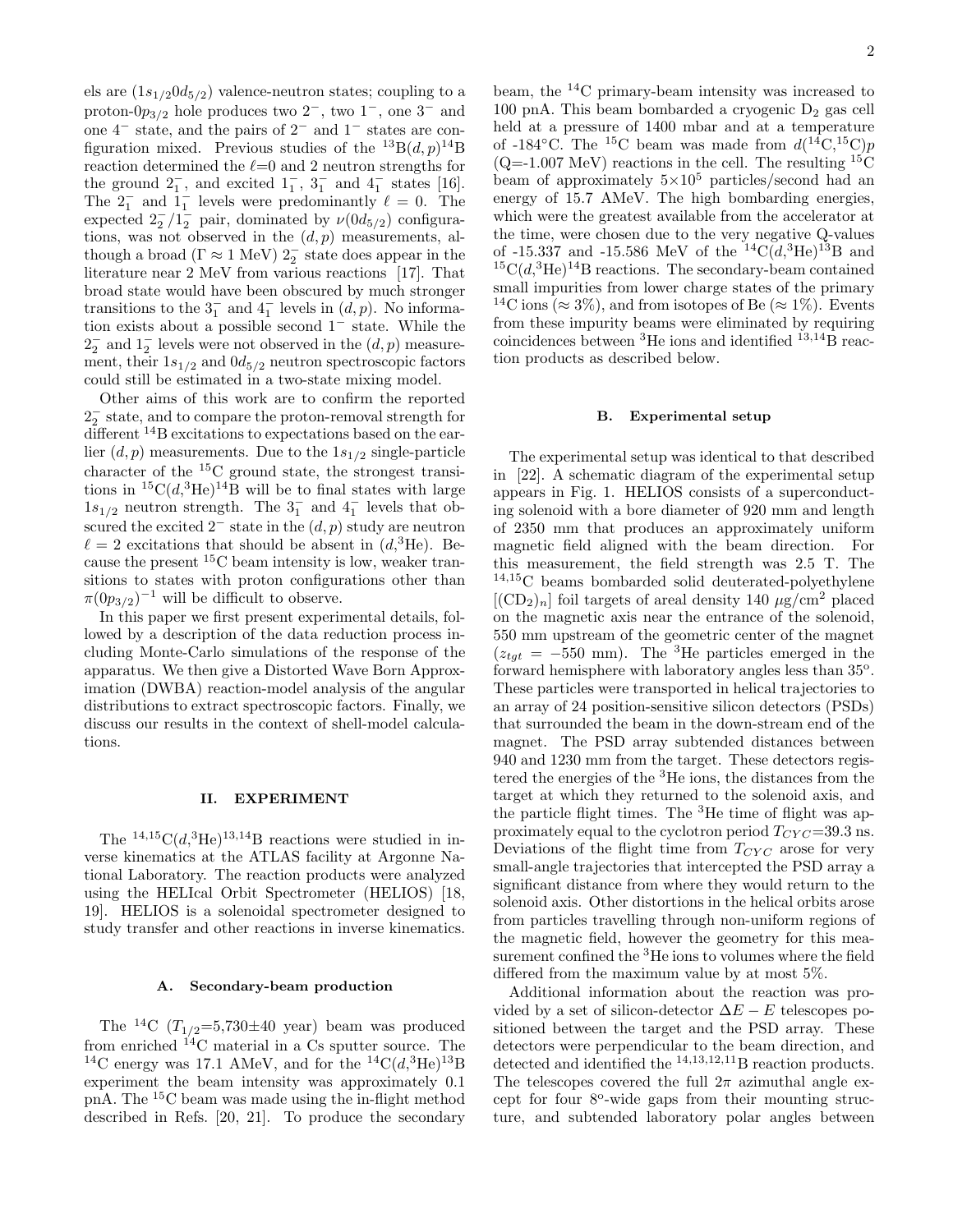

FIG. 1. (Color online) Schematic diagram of the experimental setup.

 $1^{\circ}$  and  $5^{\circ}$ . The thicknesses of the  $\Delta E$  and E layers were  $500\mu$ m and  $1000\mu$ m, respectively. A representative particle-identification spectrum from these detectors for  $^{14}C+CD_2$  collisions appears in Fig. 2. Here, the events include a light particle detected in the HELIOS PSD array. The resolution was sufficient to identify all of the boron isotopes of interest and the different reaction channels. Due to this good resolution, the time-of-flight information for the light-charged particles in the PSD array was not used in the analysis. In Fig. 2,  $^{12}B$  ions from both the  $(d, \alpha)$  reaction (labeled  $^{12}B^a$ ) and from neutronunbound states in <sup>13</sup>B from the  $(d, {^3He})$  reaction (labeled  $^{12}B^b$ ) are present. The strong  $^{11}B$  group arises from neutron-unbound states in <sup>12</sup>B from the <sup>14</sup>C( $d, \alpha$ )<sup>12</sup>B reaction. Results for the  $^{14,15}C(d, \alpha)^{12,13}B$  reactions have been presented elsewhere [22].

The incident beam flux was monitored by using a silicon surface-barrier (SSB) detector mounted on the recoildetector assembly at  $0^{\circ}$ . A tantalum sheet 0.5 mm thick, with regularly spaced 80  $\mu$ m diameter holes at intervals of 2.5 mm, was used in front of the SSB telescope to attenuate the beam flux by a factor of approximately 1000 to keep the monitor count rate at a manageable level. For the stable-beam experiments, the beam spot was less than 2 mm in diameter, a size comparable to the hole spacing. The count rate in that detector was thus extremely sensitive to the beam-spot size and position and the deduced value of the integrated beam flux was not usable for normalization purposes. The secondary-beam spot was larger, approximately 5 mm in diameter, and so for the secondary beam the ion-flux measurements were reliable at the 30% to 50% level. A procedure for determining the absolute yields for the  $14^{\circ}$ C measurements is described below.

Information for any event with a particle detected in the HELIOS PSD array was recorded for all detectors. Subsets of events where only a heavy recoil was detected in the  $\Delta E - E$  telescope or a beam particle triggered the  $0^{\circ}$  monitor detector were also recorded. Calibration information for the PSD array was provided by a mixed  $148\text{Gd}$ - $244\text{Cm}$  source, as well as by data for known transitions from the  ${}^{14}C(d, {}^{3,4}He)^{13,12}B$  reactions.



FIG. 2. (Color online) Silicon-detector telescope particleidentification spectrum obtained with the <sup>14</sup>C beam incident on the  $(CD_2)_n$  target. The heavy particles are in coincidence with a particle in the HELIOS PSD array. The groups labeled  $^{13}$ B and  $^{12}$ B<sup>b</sup> are from particle-bound and unbound states in <sup>13</sup>B; the groups labeled <sup>12</sup>B<sup>a</sup> and <sup>11</sup>B are from particle-bound and unbound states in <sup>12</sup>B from the  $(d, \alpha)$  reaction.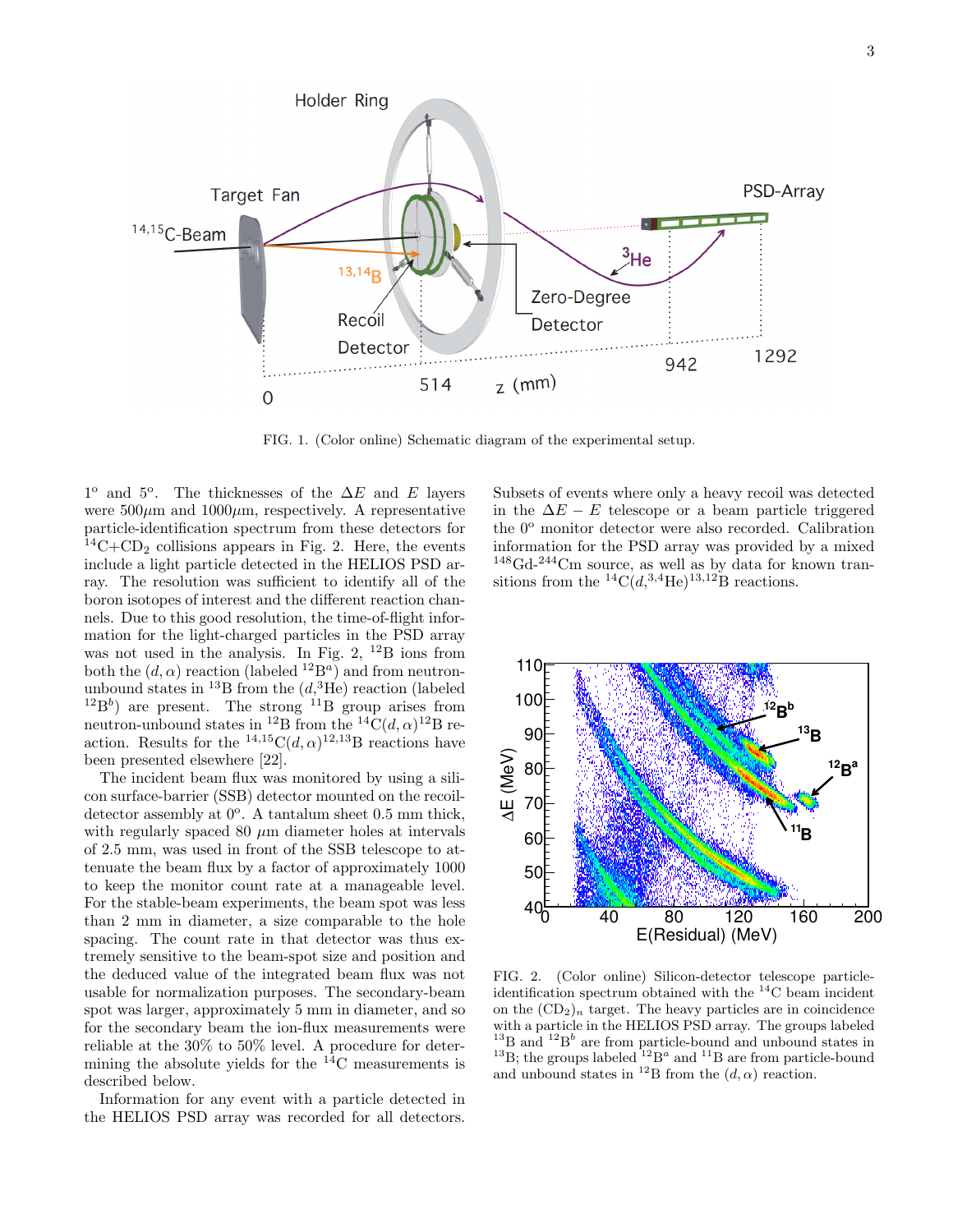#### III. DATA REDUCTION AND ANALYSIS

In HELIOS, for a given excitation energy the laboratory kinetic energy of the detected particle depends linearly on the distance between the target and the point at which the particle is detected near the solenoid axis  $({}^{\omega}z^{\omega})$ . The kinematic loci for different excited states appear as diagonal lines in the  $E(^3\text{He})$  vs. z plane. Figure 3 shows spectra of energy-versus-position for the  ${}^{14}C(d, {}^{3}He) {}^{13}B$ reaction for events where the <sup>3</sup>He was in coincidence with an identified  $^{13}B(a)$  or  $^{12}B(b)$  ion. The vertical gaps correspond to spaces between the PSDs.

For comparison, Fig. 4 shows a Monte-Carlo simulation of the response of the apparatus for several transitions in the  ${}^{14}C(d, {}^{3}He) {}^{13}B$  reaction. Equal numbers of events for each transition were used in the simulations. Panels (a) and (b) have the same significance as in Fig. 3. The simulation includes the detector geometry and energy-loss effects in the target, and tracks both the <sup>3</sup>He and recoil particles through a magnetic field described in Ref. [19]. The excitation energies used in the calculation are from the analysis outlined below. The line for the ground state is straight. For the excited states, however, the <sup>3</sup>He particles have shallower orbits and intercept the silicon array at shorter distances from the target than in the ideal situation, causing the loci for different states to merge between  $z \approx 1050$  mm and 1180 mm, depending on the excitation energy. The cutoff of the lines for the excited states near  $z=1050$  mm arises from the recoilcoincidence acceptance where the corresponding boron ions go through the central hole in the  $\Delta E - E$  telescope and are not detected.

Figure 5 shows similar results from the  ${}^{15}C(d,{}^{3}He){}^{14}B$ reaction. Events for the <sup>15</sup>C-induced reactions are shown using different symbols depending on whether the coincident recoil ion was <sup>14</sup>B (black circles, residual nucleus bound), or <sup>13</sup>B (red squares, residual nucleus unbound). The experimental geometry was optimized for the  $^{15}C$ beam measurement. For that reaction the <sup>3</sup>He particles cover the entire PSD array without deviations of the kinematic loci from linear behavior.

#### A. Excitation-energy spectra

Excitation-energy spectra for the  $^{14,15}C(d,^{3}He)^{13,14}B$ reactions, obtained from projections of the data shown in Figs. 3 and 5 appear in Figs. 6 and 7. For Fig. 6, the data are taken only from detectors where the Monte-Carlo simulations indicate that all trajectories are parallel. Only data for positions where the transitions can be resolved in excitation energy are used in the subsequent analysis. Panels (a) and (b) in Figs. 6 and 7 represent data obtained for (a) particle-bound, and (b) particle-unbound states. The neutron-separation energies are  $S_n$ =4.878 MeV and 0.969 MeV for <sup>13</sup>B and <sup>14</sup>B, respectively. The excitation-energy resolution for the  ${}^{14}$ C spectrum is approximately 180 keV FWHM, dominated



FIG. 3. (Color online) Energy-versus-position spectra for <sup>3</sup>He particles from the <sup>14</sup>C( $d$ ,<sup>3</sup>He)<sup>13</sup>B reaction. (a) Data for  ${}^{3}\text{He} + {}^{13}\text{B}$  coincidence events. (b) Data for  ${}^{3}\text{He} + {}^{12}\text{B}$  coincidence events. Further analysis on the unbound states includes only data taken for  $z > 1180$  mm.

by detector resolution, kinematic shift, and energy loss in the target. For the  ${}^{15}C$  data, the estimated excitationenergy resolution includes an additional 140 keV contribution from the spread in the energy of the secondary beam caused by energy loss and straggling in the production cell, resulting in a value of 240 keV FWHM when the contributions are added in quadrature.

$$
1. \quad {}^{14}C \rightarrow {}^{13}B
$$

In Fig. 6(a) the filled and open histograms represent the same data; the open histogram has been multiplied by a factor of 8 to illustrate the weaker transitions. For comparison, Table I lists states reported in the literature for  $^{13}B$  and  $^{14}B$ . The strongest transition in the  ${}^{14}C(d, {}^{3}He) {}^{13}B$  reaction is to the  ${}^{13}B$  ground state. The next strongest transition at  $E_X = 3.8$  MeV likely corresponds to the presumed 1/2<sup>−</sup> state at 3.71 MeV reported in Ref. [6]. The suggested neutron-intruder  $(3/2^-)$  (3.53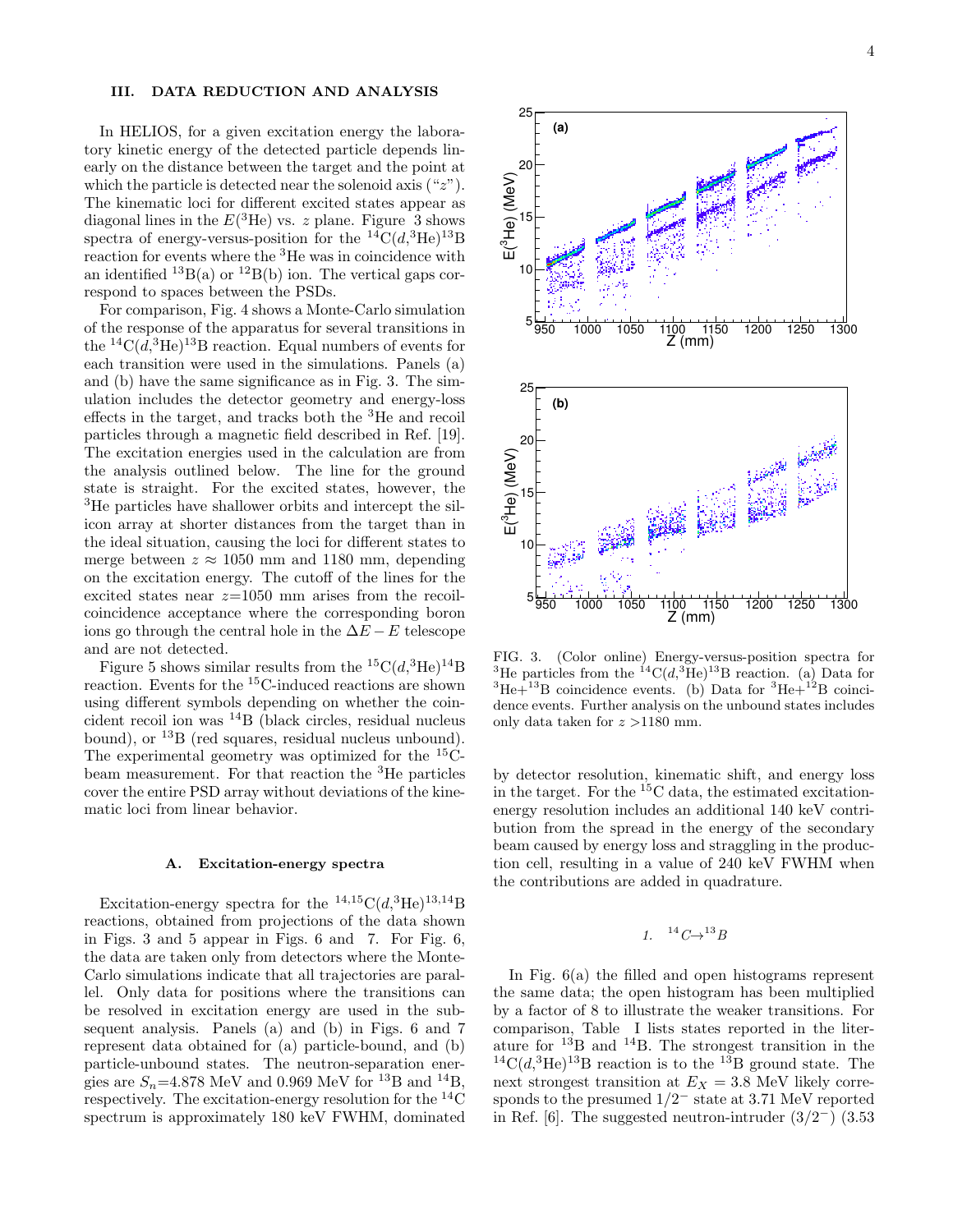

FIG. 4. (Color online) Monte-Carlo simulations of energy-versus-position spectra for <sup>3</sup>He particles from the <sup>14</sup>C( $d$ ,<sup>3</sup>He)<sup>13</sup>B reaction. (a) Simulated data for <sup>3</sup>He+<sup>13</sup>B coincidence events. (b) Simulated data for  ${}^{3}\text{He}+{}^{12}\text{B}$  coincidence events. The excitation energies used in the calculations are indicated on the figure.

MeV) state would have a  $\nu(1s_{1/2})^2$  configuration, and the positive-parity states at 3.48 and 3.68 MeV are dominantly  $\nu(1s0d)$ -neutron excitations; none of these should be strongly populated in this reaction.

We cannot rule out some contribution to the 3.8 MeV peak from the state reported at  $E_X=4.13$  MeV which has no assigned spin or parity, and would not be well-resolved from the  $1/2^-$  in our measurement. A small peak also appears near  $E_X=4.8$  MeV, which must be below the neutron-separation energy of 4.878 MeV as it appears in coincidence with identified <sup>13</sup>B ions. This state likely corresponds to the possible  $1/2^+$  state reported at 4.83 MeV. We observe two peaks in the spectrum of neutronunbound states, one very weak transition at  $E_X \approx 5.3$ MeV and another slightly stronger one at  $E_X \approx 6.3$  MeV. For comparison, states are reported in the literature at 5.02, 5.11, 5.39 MeV, 6.17 and 6.43 MeV, none of which has a spin-parity assignment. The excitation-energy resolution of the present measurement does not permit a firm



FIG. 5. (Color online) Energy-versus-position spectra for <sup>3</sup>He particles from the  ${}^{15}C(d,{}^{3}He)^{14}B$  reaction. The black circles and red squares correspond to  ${}^{3}$ He+ ${}^{14}$ B and  ${}^{3}$ He+ ${}^{13}$ B coincidence events, respectively.



FIG. 6. (Color online)<sup>13</sup>B excitation-energy spectra from the  ${}^{14}C(d, {}^{3}He)^{13}B$  reaction. (a) Events in coincidence with identified <sup>13</sup>B ions with the open histogram displaying the same data multiplied by a factor of 8 to enhance weak transitions. (b) Events in coincidence with identified  $^{12}$ B ions.

identification of the peaks observed here with previously known levels. We also observe strength at higher excitation energies that could represent transitions to even higher excited states, however given the limited acceptance and poor statistics it is not possible to make any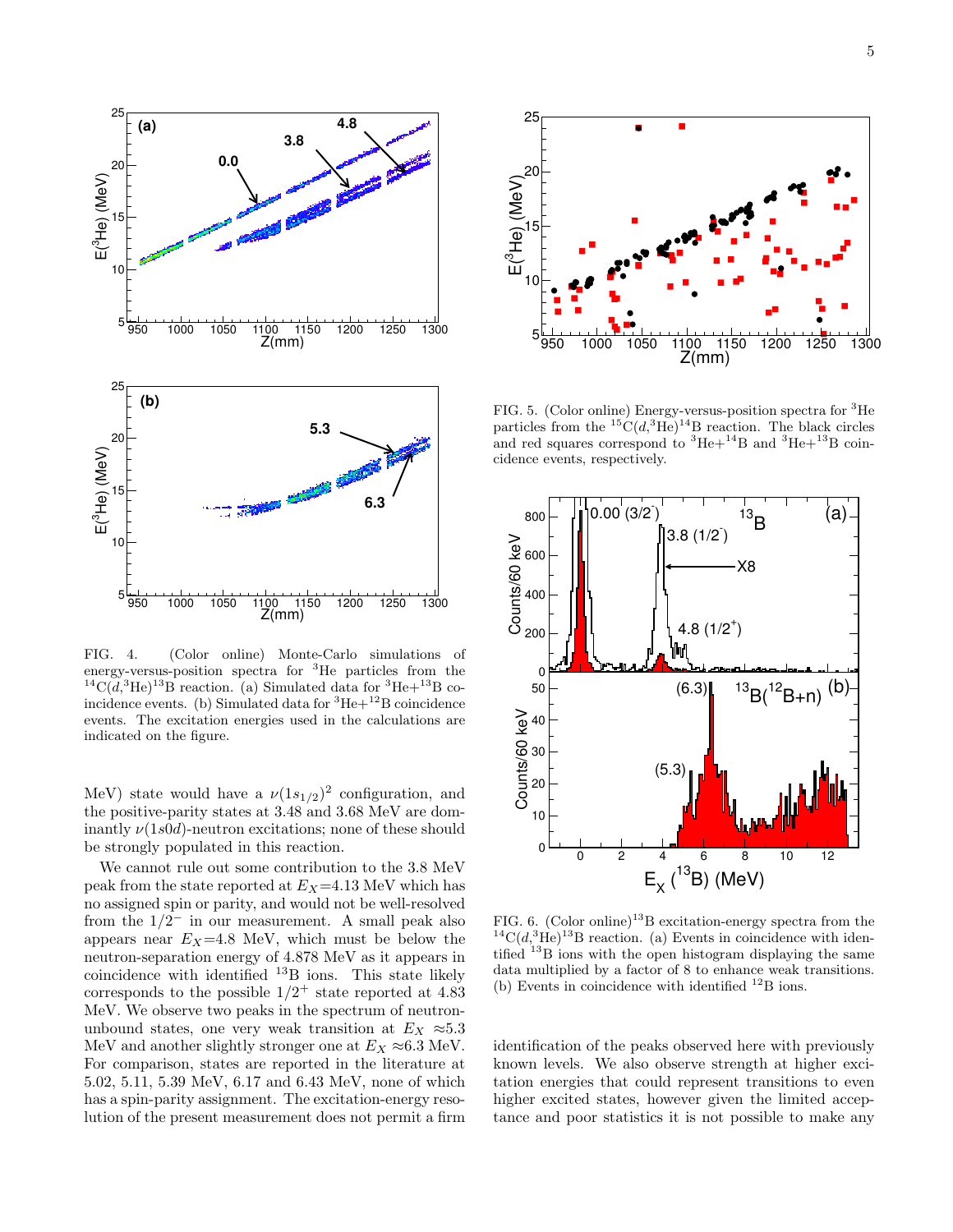

FIG. 7. <sup>14</sup>B excitation-energy spectra from the  ${}^{15}C(d, {}^{3}He)^{14}B$ reaction. (a),(b) Particle-bound (unbound) states obtained in coincidence with identified  $^{14}$ B ( $^{13}$ B) ions.

further statements about this yield.

To provide more information about the observed peaks, the boron excitation energies deduced from the <sup>3</sup>He energy and position can be correlated with the boron-recoil energies. Figure 8 shows this correlation for data obtained with the  ${}^{14}$ C beam, and from the Monte-Carlo simulations described above. The bound states labeled  $(0)$ ,  $(1)$  and  $(2)$  correspond to excitation energies of 0.0, 3.8 and 4.8 MeV, respectively. For these excitations the recoil energies are near  $E_{recoil}=200$  MeV with a narrow spread in  $E_{recoil}$ . For unbound states at  $E_X = 5.3$ (3) and 6.3 (4) MeV, the recoil energies are smaller and the distributions in  $E_{recoil}$  are wider due to the kinetic energy lost to neutron emission. Although the peaks at 4.8 MeV (2) and 5.3 MeV(3) are not fully resolved in excitation energy, the correlation with the recoil energy permits their separation and shows that they are distinct transitions.

# 2.  $15 C \rightarrow 14 B$

For <sup>14</sup>B, in Table I we accept the spin-parity assignments as given in the literature. The ground  $2<sub>1</sub><sup>-</sup>$  and first-excited  $1_1^-$  (0.654 MeV) [24] are not fully resolved in the present measurement. As discussed in the introduction, these two levels are predominantly  $\ell = 0$  1s<sub>1/2</sub> states, and both should be strongly populated in this reaction. Beyond the neutron-decay threshold, the statis-

TABLE I. Excitation energies, spins and parities of states in <sup>13</sup>B and <sup>14</sup>B from the present measurement and from the literature (from [23] unless otherwise noted).

| $^{13}\mathrm{B}$ |                      |                 |                           |                           |  |  |  |
|-------------------|----------------------|-----------------|---------------------------|---------------------------|--|--|--|
|                   | Data                 |                 | Literature                |                           |  |  |  |
|                   | State $E_X$ (MeV)    | $\bar{J}^{\pi}$ | $E_X$ (MeV)               | $J^{\overline{\pi}}$      |  |  |  |
| $\overline{0}$    | 0.0                  | $\frac{3}{2}$   | 0.00                      | $3/2^{-}$                 |  |  |  |
|                   |                      |                 | 3.48                      | $(1/2^+)^{\rm a}$         |  |  |  |
|                   |                      |                 | 3.53                      | $(3/2)^{b}$               |  |  |  |
|                   |                      |                 | 3.68                      | $(3/2,5/2)^{+\mathrm{a}}$ |  |  |  |
| $\mathbf{1}$      | 3.8                  | $(1/2^{-})$     | 3.71                      | $1/2^{-c}$                |  |  |  |
|                   |                      |                 | 4.13                      |                           |  |  |  |
| $\overline{2}$    | 4.8                  | $(1/2^+)$       | 4.83                      | $(1/2^+)^d$               |  |  |  |
|                   |                      |                 | $S_n = 4.878 \text{ MeV}$ |                           |  |  |  |
|                   |                      |                 | 5.02                      |                           |  |  |  |
| 3                 | 5.3                  | $(1/2,3/2)^{-}$ | 5.11                      |                           |  |  |  |
|                   |                      |                 | 5.39                      |                           |  |  |  |
|                   |                      |                 | 5.56                      |                           |  |  |  |
|                   |                      |                 | 6.17                      |                           |  |  |  |
| $\overline{4}$    | 6.3                  | $\pi = +$       | 6.43                      |                           |  |  |  |
|                   |                      |                 | 6.93                      |                           |  |  |  |
|                   |                      | $^{14}$ B       |                           |                           |  |  |  |
|                   | 0.000                | $2^{-}$         | 0.000                     | $2^{-}$                   |  |  |  |
|                   | $0.654^{\mathrm{e}}$ | $1-$            | $0.654^{\rm e}$           | $1^{-}$                   |  |  |  |
|                   |                      |                 | $S_n = 0.969$ MeV         |                           |  |  |  |
|                   |                      |                 | 1.380                     | $3-$                      |  |  |  |
|                   | 1.80                 | $(2^{-})$       | 1.860                     | $2^{-}$                   |  |  |  |
|                   |                      |                 | 2.080                     | $4-$                      |  |  |  |
|                   |                      |                 | 2.320                     |                           |  |  |  |
|                   |                      |                 | 2.970                     |                           |  |  |  |

 $^{\rm a}$  From Ref. [13]

<sup>b</sup> From Ref. [14]

 $^{\rm c}$  From Ref.  $[6]$ 

 $d$  From Ref. [15]

<sup>e</sup> From Ref. [24]

tics are limited. The most prominent feature is a broad  $(\Gamma \approx 1 \text{ MeV})$  peak at  $E_X = 1.8 \pm 0.3 \text{ MeV}$  which presumably corresponds to the 1.86 MeV  $2<sub>2</sub><sup>-</sup>$  state reported in the  ${}^{14}C({}^{7}Li,{}^{7}Be){}^{14}B$  reaction [17]. While this state was not observed in the  $(d, p)$  reaction the estimated relative neutron-stripping spectroscopic factors suggested that the  $1s_{1/2}$  strength in the  $2<sub>2</sub><sup>-</sup>$  state was roughly 20% of that of the ground state [16]. Shell-model calculations for neutron stripping suggested a slightly higher value, nearer to  $30\%$ . Assuming that the <sup>15</sup>C ground-state neutron wave function is pure  $1s_{1/2}$ , a rough estimate suggests that the  $2<sub>2</sub><sup>-</sup>$  state should appear with approximately 20%-30% of the intensity of the ground state. With even less  $1s_{1/2}$  strength, the expected  $1^{-}_{2}$  state will be more weakly populated. Shell-model calculations described below also suggest that this level exists between 3 and 4 MeV excitation energy, making it broader and even more difficult to identify in the present data than the  $2^{\circ}$  excitation.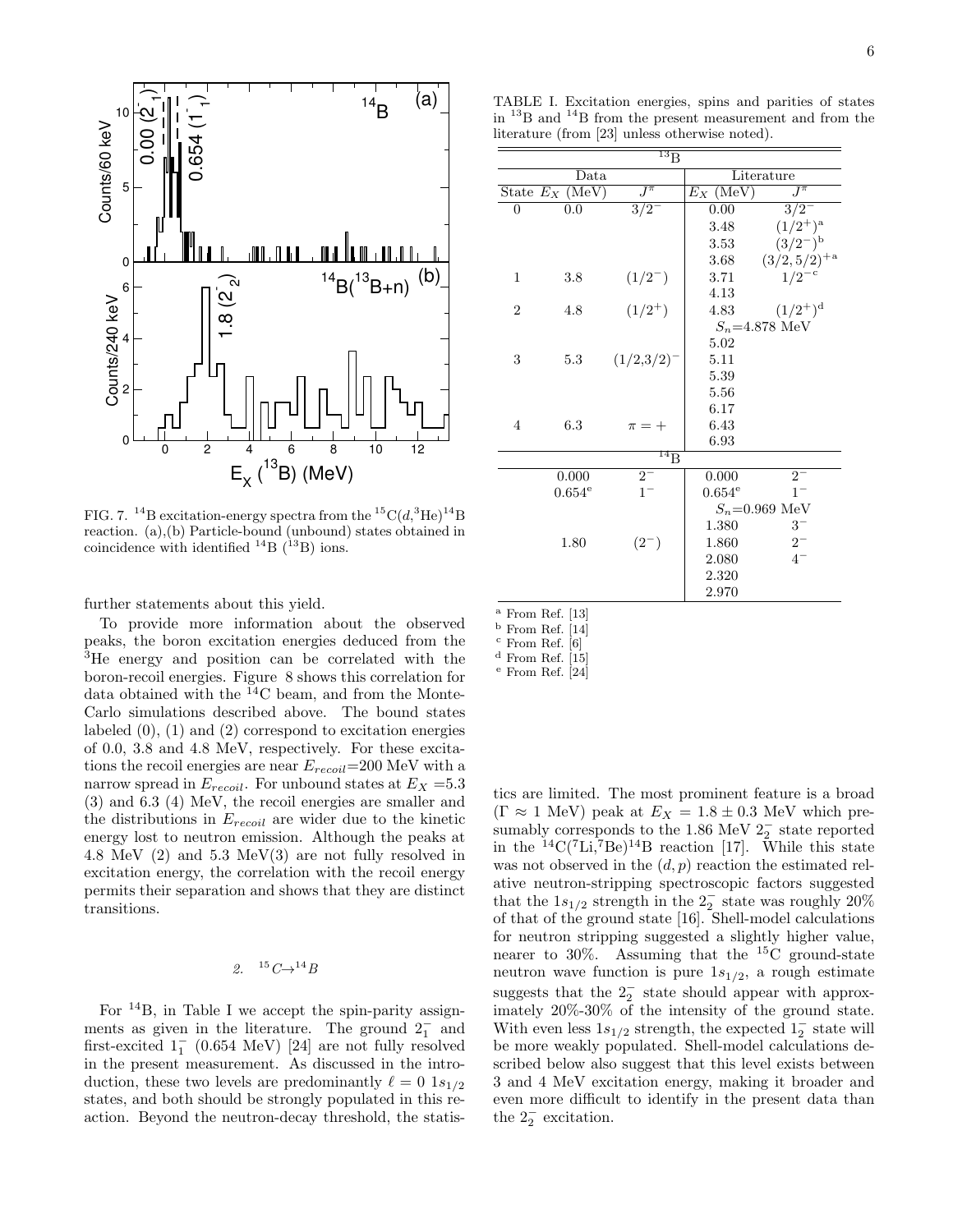

FIG. 8. (Color online) Correlation between boron recoil energy and reconstructed  $^{13}$ B excitation energy. (a) Data (b) Monte Carlo simulation. The polygons illustrate the regions corresponding to bound and unbound states in  $^{13}B$  and are not used as event-selection criteria in the analysis. The labels  $(0)-(4)$  correspond to excitations in <sup>13</sup>B listed in Table I.

#### IV. RESULTS AND INTERPRETATION

#### A. Angular distributions

Angular distributions were produced from the measured yields, taking into account the solid angles of the PSDs, which for a given excitation energy are approximately equal for each detector. The recoil-coincidence detection efficiency was determined from the Monte-Carlo simulations described above. This efficiency depends on scattering angle and excitation energy, and whether the final state is neutron bound or unbound. Typical values range between 0.60 and 0.90. Small corrections to the calculated center-of-mass angles depending on position and excitation energy, typically ranging from 1 to 2 degrees, were also obtained from Monte-Carlo simluations.

The absolute normalizations for the  ${}^{14}$ C and  ${}^{15}$ C data were determined in different ways. As discussed above, for the  $^{14}$ C-beam data the measurement of the absolute beam intensity was unreliable. The absolute cross-section scale for the present  ${}^{14}$ C data was determined by combining the measured ground-state angular distribution from



FIG. 9. (Color online) Angular-distribution data for the  $^{14}C(d,^{3}He)^{13}B(3/2^-)$  ground-state transition from Ref. [6]. The curve represents a DWBA calculation described in the text.

Ref. [6] with an estimate of the dependence of the cross section on bombarding energy from DWBA calculations. The calculations were done using the finite-range code PTOLEMY [25] with optical-model parameters for the entrance and exit channels obtained from global analyses with energy-dependent well depths [26, 27]. The form-factor for the  $d-$ <sup>3</sup>He vertex was obtained from the results of Green's-Function Monte Carlo calculations in the manner described in Ref. [28]. Figure 9 shows the  $(d,{}^{3}\text{He})$  data of Ref. [6] for the ground-state transition, which were obtained at a deuteron energy of 52 MeV. The curve in Fig. 9 represents our DWBA results. The normalization between those data and the calculation was made at the most forward angular-distribution point. The estimated cross-section scale for the present  ${}^{14}C$  data was then established by fitting our data for the groundstate transition to the DWBA calculation performed at the present bombarding energy (34.2 MeV equivalent deuteron energy). At the lower energy the ground-state data do not reach the most forward angular-distribution maximum and we fit them to the curve over the entire angular range using a least-squares minimization procedure. This comparison established the cross-section scale for all other transitions in the  ${}^{14}C(d,{}^{3}He)^{13}B$  reaction.

The resulting angular distributions for the present measurement appear in Figs. 10 and 11 for transitions to the particle-bound, and unbound states, respectively. For states above the neutron-separation threshold, the final states were treated as bound in the calculations. The error bars in all present data are statistical only and do not reflect any systematic uncertainty from the extrapolation done with the DWBA calculations. We estimate that the additional systematic error in the overall cross-section scale of 30%. The following discussion and analyses do not depend on that scale.

Angular-distribution data for the  ${}^{15}C(d,{}^{3}He){}^{14}B$  reaction appear in Fig. 12. For the  ${}^{15}$ C-beam data, the absolute beam intensity from the 0◦ monitor detector was more reliable, although still uncertain at the 30-50% level. The  $2<sub>1</sub><sup>-</sup>$  and  $1<sub>1</sub><sup>-</sup>$  states were not fully resolved in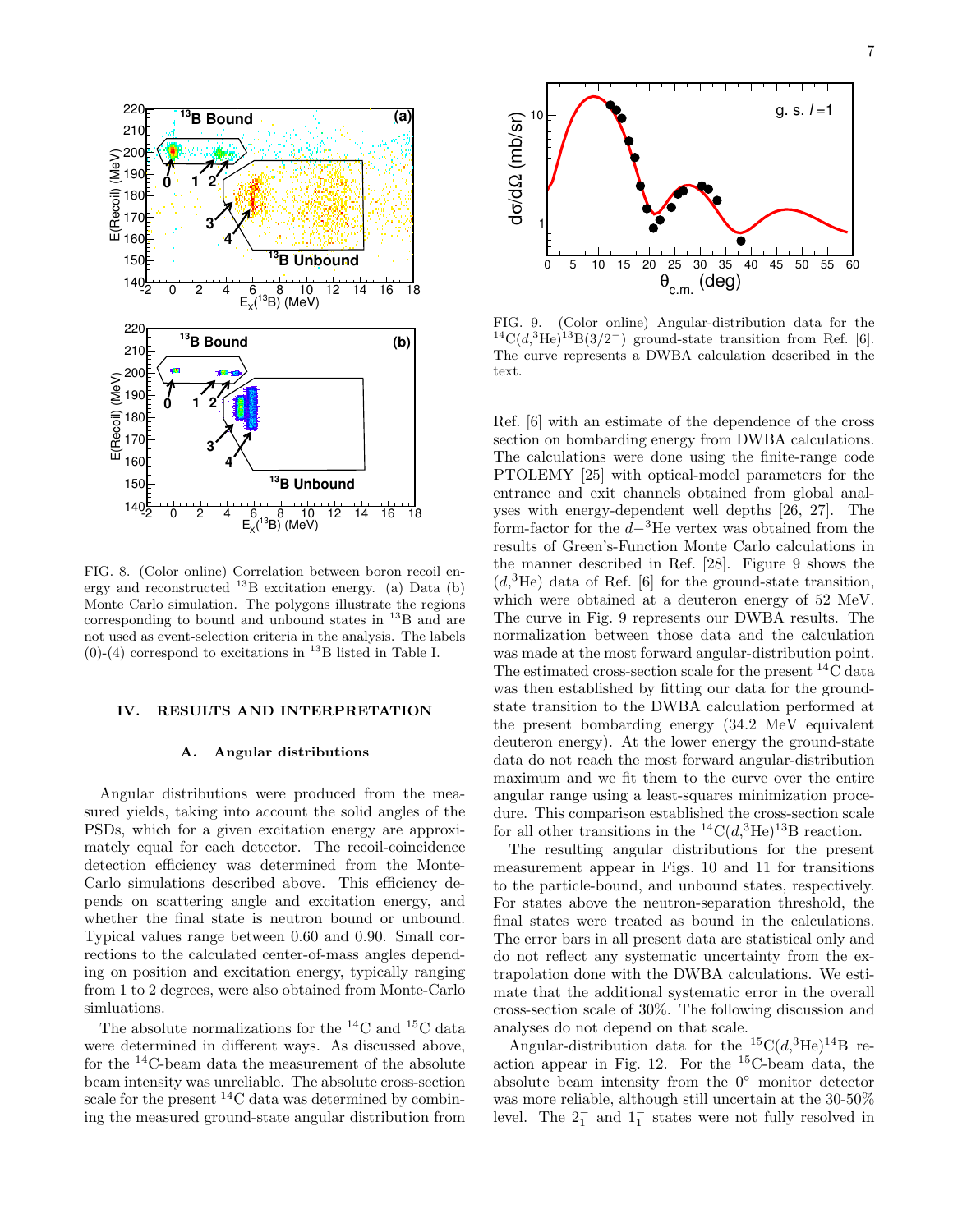

FIG. 10. (Color online) Angular distributions for the (a) 0.0, (b) 3.8 and (c) 4.8 MeV transitions in  ${}^{14}C(d,{}^{3}He)^{13}B$ . The curves represent DWBA calculations discussed in the text. For (a), (b) the transitions are  $\ell = 1$ ; for (c) the solid curve corresponds to  $\ell = 0$ . The dashed curve in (c) represents an  $\ell = 1$  transition for comparison. When not visible, the vertical error bars are smaller than the plotting symbols. The horizontal error bars show the angular range for each point.

this measurement, and the angular distribution for their combined yields appears in Fig.  $12(a)$ . Fig.  $12(b)$  shows the angular distribution for the broad presumed state at 1.8 MeV. The uncertainties shown are statistical and do not reflect the overall uncertainty in the absolute crosssection scale.

#### B. Distorted-wave Born Approximation calculations and spectroscopic factors

The deduced spectroscopic factors are defined as  $C^2S \equiv \sigma_{exp}/\sigma_{DW}$ , where C is the usual isospin Clebsch-Gordan coefficient, and  $\sigma_{exp}$  and  $\sigma_{DW}$  are the experimental and calculated DWBA cross sections, respectively. To reduce the sensitivity of the results to the overall uncertainty in the cross-section scale, we normalize the deduced spectroscopic factors such that the sum over all transitions equals 4. In the shell-model calculations discussed later, transitions to states below 7 MeV excitation energy exhaust more than 95% of this strength. The experimental values are given in Table II. There are



FIG. 11. (Color online) Angular distributions for the (a) 5.3, (b) 6.3 MeV transitions in  $^{14}C(d,^{3}He)^{13}B$ . The curves represent DWBA calculations discussed in the text. The horizontal error bars show the angular range for each point. In (a) the solid and dot-dashed curves correspond to  $\ell = 1$  with  $J^{\pi} = 1/2^-$  or  $3/2^-$ . In (b), the solid and dashed curves represent  $\ell = 0$  and 1 transitions, respectively. The DWBA curves in (b) are for illustration only.

additional uncertainties in the determination of spectroscopic factors. In the present experiment, the bombarding energies, which were the highest possible available from the accelerator at the time, are such that due to the very negative Q values the reactions are not well momentum-matched. This mismatch makes the interpretation of the calculations less reliable, especially for the excited states. It is also known that for very weak transitions with small spectroscopic factors, multi-step processes not included in a direct-reaction treatment can be important. Schiffer *et al.* have shown that for such transitions there exist large variations in the values extracted from DWBA analyses when different reactions are considered [9]. The present data also do not include the forward-angle maxima of the angular distributions, adding more uncertainty to the normalization between the measured and calculated angular distributions, which is customarily performed at the first angular-distribution maximum. As described above, all spectroscopic factors are obtained from chi-square fits that include all of the measured points.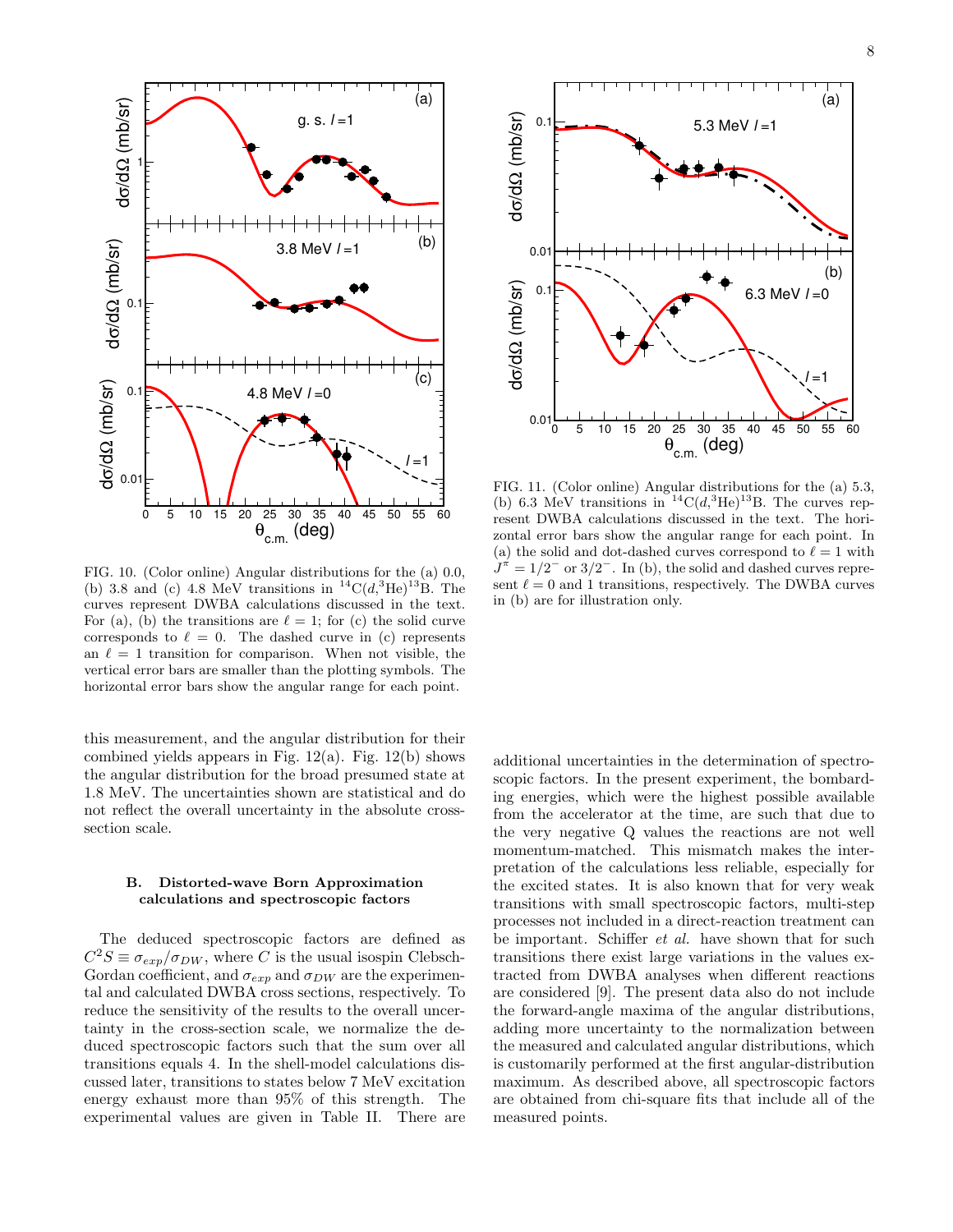

FIG. 12. (Color online) Angular distribution for the (a)  $2<sub>1</sub><sup>-1</sup>$ -1<sup>-1</sup> FIG. 12. (Color offine) Angular distribution for the  $(a)$   $2_1 - 1_1$ <br>doublet and (b) 1.8 MeV state in <sup>14</sup>B. The horizontal error bars show the angular range for each point. The DWBA curves represent  $\ell = 1$  transitions as described in the text.

TABLE II. Spectroscopic factors  $C^2S \equiv \sigma_{exp}/\sigma_{DWBA}$  for the  $14,15C(d,3\text{He})$ <sup>13,14</sup>B reactions. The values are normalized such that the sum of  $C^2S$  over all transitions for each nucleus is 4.0.

| $^{13}$ B       |                 |   |                  |  |  |  |  |  |
|-----------------|-----------------|---|------------------|--|--|--|--|--|
| $E_X$ (MeV)     | $I^{\pi}$       |   | $C^2S$           |  |  |  |  |  |
| 0.0             | $3/2^{-}$       | 1 | $2.8 \pm 0.30$   |  |  |  |  |  |
| 3.8             | $1/2^{-}$       |   | $0.7 \pm 0.08$   |  |  |  |  |  |
| 4.8             | $(1/2^{+})$     |   | $0.13 \pm 0.02$  |  |  |  |  |  |
| 5.3             | $(1/2,3/2)^{-}$ |   | $1\;0.35\pm0.06$ |  |  |  |  |  |
| $6.3\,$         |                 |   |                  |  |  |  |  |  |
|                 | $^{14}$ B       |   |                  |  |  |  |  |  |
| $E_X$ (MeV)     | $I^{\pi}$       |   | $C^2S$           |  |  |  |  |  |
| 0.0             | $2^{-}$         |   | $1.8 \pm 0.35$   |  |  |  |  |  |
| $0.654^{\rm a}$ | $1^-$           |   | $1.4 \pm 0.30$   |  |  |  |  |  |
| 1.8             | $2^-$           |   | $0.8 \pm 0.15$   |  |  |  |  |  |

<sup>a</sup> Energy from Ref. [24]

$$
1. \quad {}^{14}C \rightarrow {}^{13}B
$$

We have already discussed the ground state, where the angular distribution is well-described by the  $\ell = 1$  result. The angular distributions for the 3.8 and 5.3 MeV transitions are also consistent with  $\ell = 1$ . For the peak at  $E_X = 3.8$  MeV, assuming that this peak comes only from the 1/2<sup>−</sup> 3.71 MeV state, the deduced spectroscopic factor is 0.7 $\pm$ 0.08. The spectroscopic factor for the  $\ell = 1$ transition at 5.3 MeV excitation energy is between 0.3 and 0.4, depending on whether the spin is assumed to be

 $1/2$  or  $3/2$ . The angular-distribution fits do not strongly distinguish between these two possibilities. For these negative-parity transitions, the deduced values of  $C^2S$ are between 10% and 25% of that of the ground state, larger than the 5% reported in Ref. [6]. Possible sources of this discrepancy are the momentum mismatch for these transitions and multi-step processes as discussed above.

Data for the weak 4.8 MeV transition appear in Fig. 10(c). The angular distribution is inconsistent with  $\ell = 1$ ; in this angle range it is much better described assuming an  $\ell = 0$  transition, supporting a  $J^{\pi} = 1/2^{+}$ spin-parity assignment. Assuming  $J^{\pi} = 1/2^{+}$ , the deduced spectroscopic factor is  $C^2S = 0.13 \pm 0.02$ , or about 5% of that of the ground state. A  $J^{\pi} = 1/2^{+}$  assignment agrees with the results of Ota et al., where the 4.83 MeV state was populated with a proton-stripping spectroscopic strength of  $C^2S = 0.2 \pm 0.02$  [15]. These observations imply that  $\pi(1s)^2(0p)^{-2}$  admixtures are present in the  $^{14}$ C ground-state wave function. Ota *et al.* report that such a state is not well accomodated by sphericalbasis shell-model calculations, and they interpreted this state as having a  $\pi(1s_{1/2})\otimes^{12}$ Be structure. Finally, the angular distribution for the narrow peak at  $E_X\,\approx\,6.3$ MeV appears in Fig. 11(b). The data are also inconsistent with  $\ell = 1$  and more suggestive of an  $\ell = 0$  transition. From the peak shape and background in Fig. 6(b), it is likely that this transition contains more than one unresolved state, likely with positive parity. Assuming this to be a single  $1/2^+$  state, the corresponding spectroscopic factor would be approximately 20% of the ground-state value which is surprisingly large. Due to the uncertainties in the data and reaction-model analysis, however, we do not quote a  $C^2S$  value for this peak, and do not include it in the rescaling for the <sup>13</sup>B spectroscopic-factor sum in Table II.

Despite the quantitative uncertainties, the results listed in Table II make it clear that the proton-pickup strength from <sup>14</sup>C is distributed over several states in <sup>13</sup>B and probably more fragmented than was reported in Ref. [6]. We consider these observations in comparison to the predictions of shell-model calculations below.

#### $15\,C\rightarrow$   $14\,B$

For the  ${}^{15}C(d,{}^{3}He){}^{14}B$  reaction, limited statistics make the experimental situation more challenging. We assume that the proton is removed only from a filled  $0p_{3/2}$  orbital and, as before, the deduced spectroscopic factors are normalized to a total value of 4. This approach is likely not correct given the strength at higher excitation energies seen in the  $^{13}$ B case, however the data are not sufficient to identify very weak transitions. For the  $2^{-}_{1}/1^{-}_{1}$  combination, the curve shown in Fig. 12(a) represents the sum of calculated angular distributions for the two states. The angular distribution for the  $2^{-}_{1}/1^{-}_{1}$  doublet is well described by an  $\ell = 1$  transition as expected. Although the statistics for the presumed  $2^{\text{-}}_2$  resonance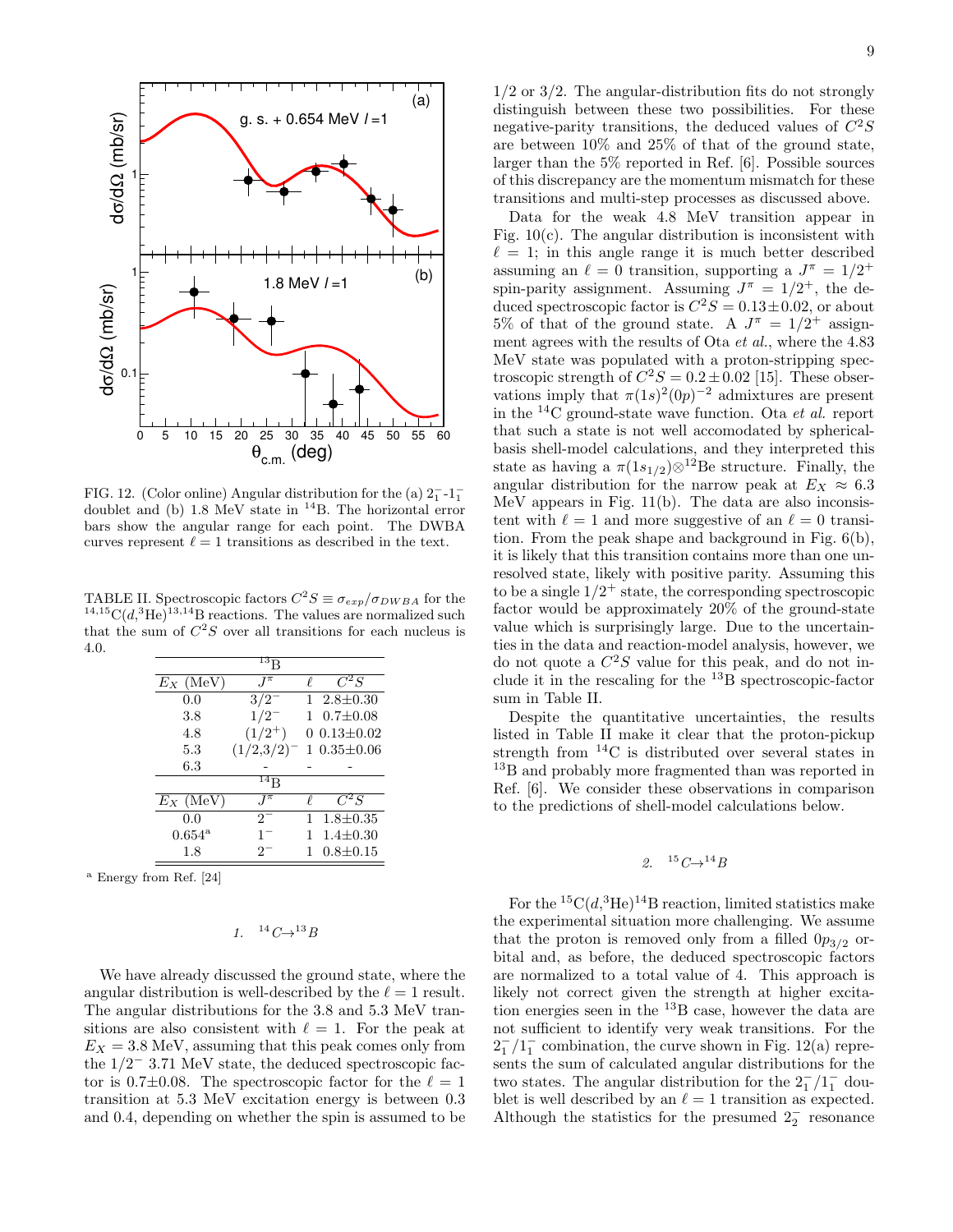are poorer, this angular distribution is also reasonably well described by  $\ell = 1$  proton removal. The individual spectroscopic strengths for the  $2<sub>1</sub><sup>-</sup>$  and  $1<sub>1</sub><sup>-</sup>$  states were obtained by decomposing the contributions to the two states using the  $\ell = 0$  neutron-stripping spectroscopic factors from the  $^{13}B(d, p)^{14}B$  measurement [16], with an additional  $2J + 1$  statistical weighting. The  $C^2S$  values for the three states are given in Table I.

#### V. SHELL-MODEL CALCULATIONS AND DISCUSSION

We have performed shell-model calculations for  $^{14,15}\mathrm{C}$ and <sup>13</sup>,14B with the WBT and WBP interactions [29] using the code NUSHELLX [30]. Here, the  $0s_{1/2}$  orbital is inert and particles can occupy the 0p and 1s0d shells. The calculated <sup>13</sup>,14B excitation energies and spectroscopic overlaps for  $^{14,15}C \rightarrow ^{13,14}B$  are given in Table III, in the form of spectroscopic factors  $C^2S$  for  $(d, {}^{3}\text{He})$ . More detailed information about the wave functions for the nuclei of interest appears in Table IV, which shows the calculated neutron and proton occupation numbers for  $0p$  and  $sd$  shells from the calculation with the WBP interaction. The occupation numbers from the WBT interaction are quite similar.

$$
A. \quad {}^{14}C \rightarrow {}^{13}B
$$

As expected, the ground-state to ground-state transition is strongest with a calculated value of  $C^2S = 3.5$ . The next strongest transition is to the  $1/2^-$  state with a spectroscopic factor of 0.19. Both values are in reasonable agreement with the experimental values from Ref. [6] although the ground- and first-excited state results from the present experiment are in only fair agreement with the calculations. The calculated spectroscopic factors for all other states are smaller, with no transition to any state below 7 MeV excitation energy having a value of  $C<sup>2</sup>S$  greater than 0.06. The next strongest negativeparity state with a calculated value of  $C^2S = 0.056$  is the second-excited  $3/2^-$  level at 6.797 MeV. This calculated transition strength is of the same order-of-magnitude for the 1/2<sup>−</sup> first-excited state, and could be associated with the  $\ell = 1$  state observed in the data at 5.3 MeV. In all cases, the ratio of the calculated  $C^2S$  to that of the ground-state is 5% or less.

As seen from Tables III and IV, the calculated lowlying positive-parity states have significant sd-shell neutron occupation with small overlaps with the <sup>14</sup>C ground state and small  $(d<sup>3</sup>He)$  spectroscopic factors. The largest is for the  $5/2^+$  ( $\approx 5.3$  MeV) state which has  $C^2S=0.029$ . It is possible that if the experimental 3.68 MeV state corresponds to the lowest calculated  $5/2^+$  excitation, it would be unresolved in the present experiment from the  $1/2^-$  and could make a small contribution to the yield assigned to the  $1/2^-$  transition. The next calculated positive-parity state with any appreciable spectroscopic factor is the second  $3/2^+$  state near 6.7 MeV with  $C^2S = 0.019$ . This state would be populated through an  $\ell = 2$  transition, however the angular distribution for the 6.3 MeV peak more closely resembles  $\ell = 0$  than  $\ell = 2$ . No  $1/2$ <sup>+</sup> state with any appreciable spectroscopic factor for  $(d,{}^{3}\text{He})$  appears in the calculated spectrum below 13 MeV. Thus, low-lying  $1/2^+$  states that can appear in  $(d<sup>3</sup>He)$  are difficult to accomodate within this shellmodel analysis. A similar conclusion was also reached by Ota *et al.* in their analysis of the  $(\alpha, t)$  reaction. Results for neutron stripping to  $^{13}$ B were not well reproduced by shell-model calculations using these interactions [13].

In the work of Ref. [15] it was suggested that a  $\pi(1s_{1/2})\otimes^{12}$ Be configuration may be responsible for the  $1/2^+$  4.83 MeV excitation. In our calculations, two  $1/2^+$ states appear near 7.4 and 8.4 MeV; neither of these carries significant  $\pi(sd)$  strength and instead each contains approximately 0.6-0.7  $0p_{1/2}$  protons and a mixture of  $1s_{1/2}$  and  $0d_{5/2}$  neutrons. Such configurations are less like proton "intruder" states but could instead be associated with configurations identified by Kanada-En'yo et al. which contained a  $1\hbar\omega$  proton and a  $2\hbar\omega$  neutron yielding a very deformed nucleus [31, 32]. Ota et al. have argued that the energy of a high-lying  $1/2^+$  state could be reduced by as much as 7 MeV due to the deformation of the <sup>12</sup>Be core, and suggest a  $\pi$ [220<sup>1</sup>/<sub>2</sub>] configuration as an alternate explanation of the  $1/2^+$  4.83 MeV state. Such a configuration led to a larger value of the proton-stripping spectroscopic factor in  $(\alpha, t)$  and might also account for the observation of such an excitation in the present data. For that suggestion to be true, however, it requires more  $sd$ -proton strength in the <sup>14</sup>C ground-state wave function than appears in the present calculations.

## **B.**  ${}^{15}C \rightarrow {}^{14}B$

For  ${}^{15}C \rightarrow {}^{14}B$ , the only low-lying excitations with any strength in  $(d,{}^{3}\text{He})$  are the pairs of 2<sup>-</sup> and 1<sup>-</sup> states formed by the coupling of sd-shell neutrons with a  $0p_{3/2}$ proton hole. The  $0d_{5/2}$  neutron can also make states with  $J^{\pi}$ =(3,4)<sup>-</sup> and such levels have been observed in <sup>14</sup>B; these are not populated in  $(d, {}^{3}He)$ . The excited  $1<sub>2</sub>$  state appears above 3 MeV excitation energy in each calculation, suggesting that an experimental counterpart would be broad and very difficult to observe, especially with the small calculated  $C^2S$  value of 0.136 or 0.176, depending on the interaction. We can compare the calculated ratios of the proton-removal spectroscopic factors to the observed values in Table II. The calculatied ratio of  $C^2S(1_1^-)/C^2S(2_1^-)$  from either interaction is 0.72, in good agreement with the experimental value of  $0.8\pm0.12$ . For the excited  $2^{\degree}$  state, the calculated ratio  $C^2S(2_2^-)/C^2S(2_1^-)$  is 0.36, approximately consistent with the experimental value of  $0.44\pm0.07$ .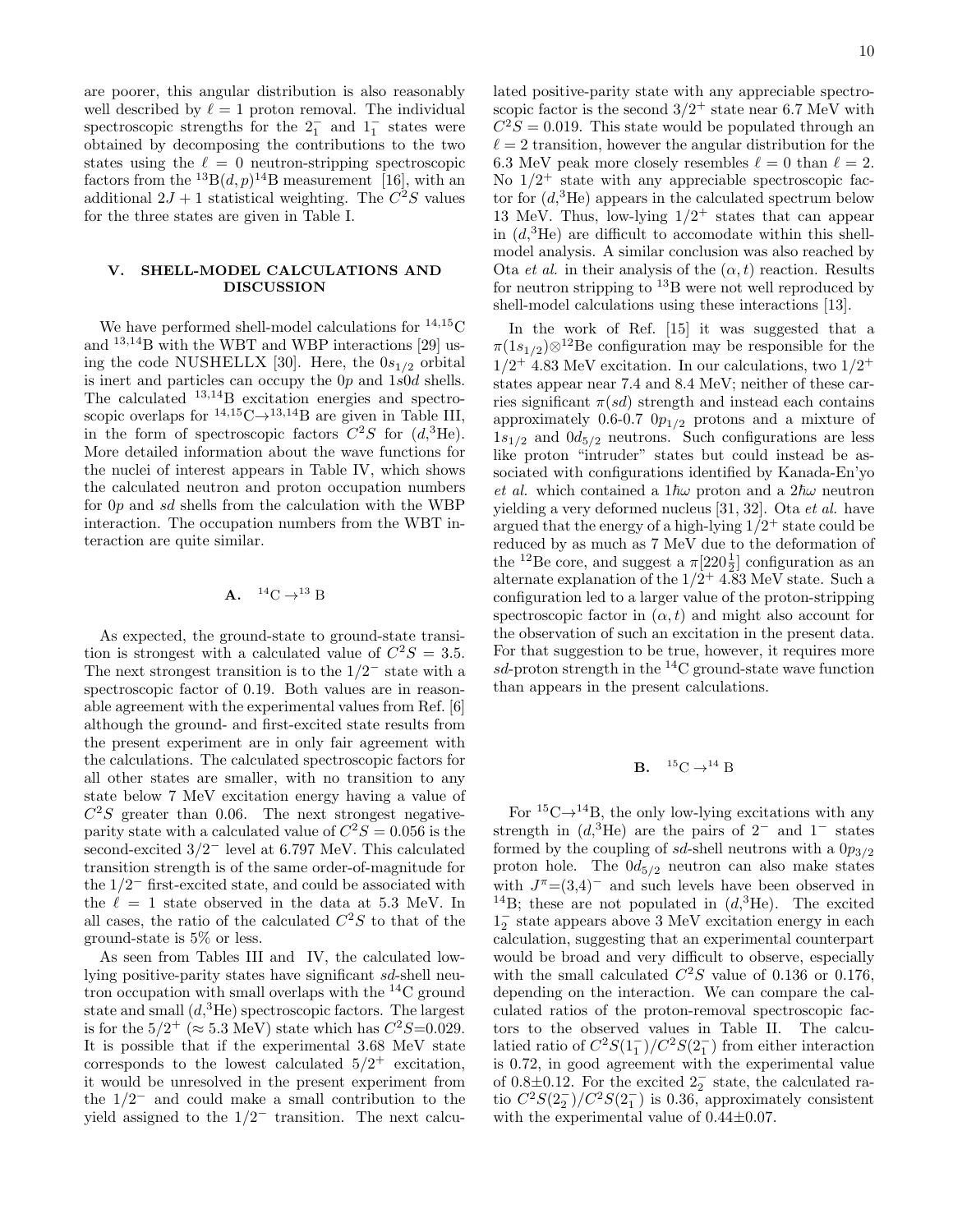TABLE III. Shell-model excitation energies and spectroscopic factors for  $(d,{}^{3}\text{He})$  for  $^{13,14}\text{B}$ .

| $^{13}$ B                  | <b>WBP</b>        |                          | <b>WBT</b>        |                       |  |  |
|----------------------------|-------------------|--------------------------|-------------------|-----------------------|--|--|
| $J^\pi$                    | $E_X(\text{MeV})$ | $\overline{C^2S}$        | $E_X(\text{MeV})$ | $\overline{C^2S}$     |  |  |
| $\overline{3/2}$           | 0                 | 3.51                     | 0                 | 3.50                  |  |  |
| 1/2                        | 3.868             | 0.19                     | 3.848             | 0.19                  |  |  |
| $1/2^{+}$                  | 4.305             | 0.003                    | 4.665             | 0.003                 |  |  |
| $3/2^+$                    | 4.934             | 0.008                    | 5.033             | 0.009                 |  |  |
| $5/2^+$                    | 5.263             | 0.029                    | 5.387             | 0.029                 |  |  |
| 5/2                        | 5.481             | $\Omega$                 | 5.396             | 0                     |  |  |
| 3/2                        | 5.598             | 0.003                    | 5.66              | 0.004                 |  |  |
| $5/2^+$                    | 6.436             | 0.003                    | 6.608             | 0.005                 |  |  |
| $3/2^+$                    | 6.689             | 0.019                    | 6.696             | 0.018                 |  |  |
| 3/2                        | 6.797             | 0.056                    | 6.711             | 0.051                 |  |  |
| 1/2                        | 6.829             | 0.001                    | 6.857             | 0.001                 |  |  |
|                            |                   |                          |                   |                       |  |  |
| 5/2                        | 6.915             | $\Omega$                 | 7.048             | 0                     |  |  |
| $\overline{^{14}\text{B}}$ | <b>WBP</b>        |                          | <b>WBT</b>        |                       |  |  |
| $J^{\pi}$                  | $E_X(\text{MeV})$ | $\overline{C}{}^2S$      | $E_X(\text{MeV})$ | $\overline{C}{}^2S$   |  |  |
| $\overline{2^{-}}$         |                   | 1.602                    |                   | 1.616                 |  |  |
| $1-$                       | 0.761             | $1.163^{\rm a}$          | 0.72              | $1.159^{\rm a}$       |  |  |
| $3-$                       | 1.22              | $\theta$                 | 1.851             | 0                     |  |  |
| $4-$                       | 1.373             | 0                        | 1.858             | 0                     |  |  |
| $2^{-}$                    | 1.738             | 0.576                    | 1.881             | 0.551                 |  |  |
| $1^+$                      | 1.998             | 0.002                    | 2.63              | 0.002                 |  |  |
| $2^+$                      | 2.911             | 0.007 <sup>b</sup>       | 3.021             | .005 <sup>b</sup>     |  |  |
| $2^+$                      | 3.848             | ${<}.001^{\rm b}$        | 3.072             | ${<}0.001b$           |  |  |
| $0-$                       | 3.866             | $\Omega$<br>$0.1359^{a}$ | 3.198             | 0<br>$0.1759^{\rm a}$ |  |  |

<sup>a</sup> Sum of  $0p_{3/2}$  and  $0p_{1/2}$ .

<sup>b</sup> Sum of  $0d_{3/2}$  and  $0d_{5/2}$ .

#### VI. CONCLUSIONS

The results of the present measurements of the  $(d,{}^{3}\text{He})$ reaction provide new information about ground-state proton wave functions in <sup>14</sup>C, as well as for the properties of excited states in both <sup>13,14</sup>B. For <sup>14</sup>C $\rightarrow$ <sup>13</sup>B, weak transitions are observed to states that likely possess  $0p_{1/2}$  proton character in addition to the  $1/2^-$  state at 3.71 MeV. 11

A very weak  $\ell = 0$  transition may be associated with a possible  $1/2^+$  state in <sup>13</sup>B that has been suggested as a proton-intruder level from the  ${}^{12}Be(\alpha, t){}^{13}B$  reaction. Such an excitation is not well described by shell-model calculations and its observation could support the picture of a deformed state at low excitation energy in <sup>13</sup>B given by Ota et al. The present measurements suggest that more excitations beyond the ground state in  $^{13}B$ are populated in this reaction than were previously suspected.

For  $14B$ , the data confirm the broad excited  $2^-$  state reported in prior measurements. The relative protonpickup spectroscopic factors are consistent with shellmodel calculations, as well as expectations based on prior measurements of neutron transfer with the  $^{13}B(d, p)^{14}B$ reaction. As the present experiment was performed at a bombarding energy where the reactions are not well matched in momentum for all excitations, further studies at higher bombarding energies with more intense beams could prove fruitful, as could similar studies of proton removal from even more neutron-rich carbon isotopes. Such measurements await the development of future radioactive-beam facilities.

#### ACKNOWLEDGEMENTS

The authors would like to acknowledge the hard work of the support and operations staff of the ATLAS facility, and thank B. A. Brown for his assistance with the shell-model calculations. This material is based upon work supported by the U. S. Department of Energy, Office of Science, Office of Nuclear Physics, under Award Numbers DE-FG02-04ER41320, DE-SC0014552 and DE-AC02-06CH11357, and the U. S. National Science Foundation under Grant No. PHY-1068217. This research used resources of the Argonne National Laboratory AT-LAS Accelerator Facility, which is a DOE Office of Science User Facility.

- [1] D.R. Inglis, Phys. Rev. 87, 915 (1952).
- [2] P. G. Roos, S. M. Smith, V. K. C. Cheng, G. Tibell, A. A. Cowley, R. A. J. Riddle, Nucl. Phys. A255 187 (1975).
- [3] O. Karban A. K. Basak, J. B. A. England, G. C. Morrison, J. M. Nelson, S. Roman, G. G. Shute, Nucl. Phys. A256 312 (1976).
- [4] J. D. Cossairt, S. B. Talley, D. P. May, and R. E. Tribble, R. L. Spross, Phys. Rev. C 18, 23 (1978).
- [5] J. Van de Wiele, H. Langevin-Joliot, F. Jourdan, J. Guillot, E. Gerlic, L. H. Rosier, A. Willis, C. Djalali, M. Morlet, E. Tomasi-Gustafsson, N. Blasi, S. Micheletti, and S. Y. van der Werf, Phys. Rev. C 50, 2935 (1994).
- [6] G. Mairle and G. J. Wagner, Nucl. Phys. A253, 253 (1975).
- [7] F. Flavigny, A. Gillibert, L. Nalpas, A. Obertelli, N. Keeley, C. Barbieri, D. Beaumel, S. Boissinot, G. Burgunder,

A. Cipollone, A. Corsi, J. Gibelin, S. Giron, J. Guillot, F. Hammache, V. Lapoux, A. Matta, E. C. Pollacco, R. Raabe, M. Rejmund, N. de Séreville, A. Shrivastava, A. Signoracci, and Y. Utsuno , Phys. Rev. Lett. 110, 122503 (2013).

- [8] J. P. Schiffer, C. R. Hoffman, B. P. Kay, J. A. Clark, C. M. Deibel, S. J. Freeman, A. M. Howard, A. J. Mitchell, P. D. Parker, D. K. Sharp, and J. S. Thomas, Phys. Rev. Lett. 108, 022501 (2012).
- [9] J. P. Schiffer, C. R. Hoffman, B. P. Kay, J. A. Clark, C. M. Deibel, S. J. Freeman, M. Honma, A. M. Howard, A. J. Mitchell, T. Otsuka, P. D. Parker, D. K. Sharp, and J. S. Thomas, Phys. Rev. C 87, 034306 (2013).
- [10] S. Cohen and D. Kurath, Nucl Phys. **A101** 1 (1967).
- [11] I. Talmi and I. Unna, Phys. Rev. Lett. 4, 469 (1960).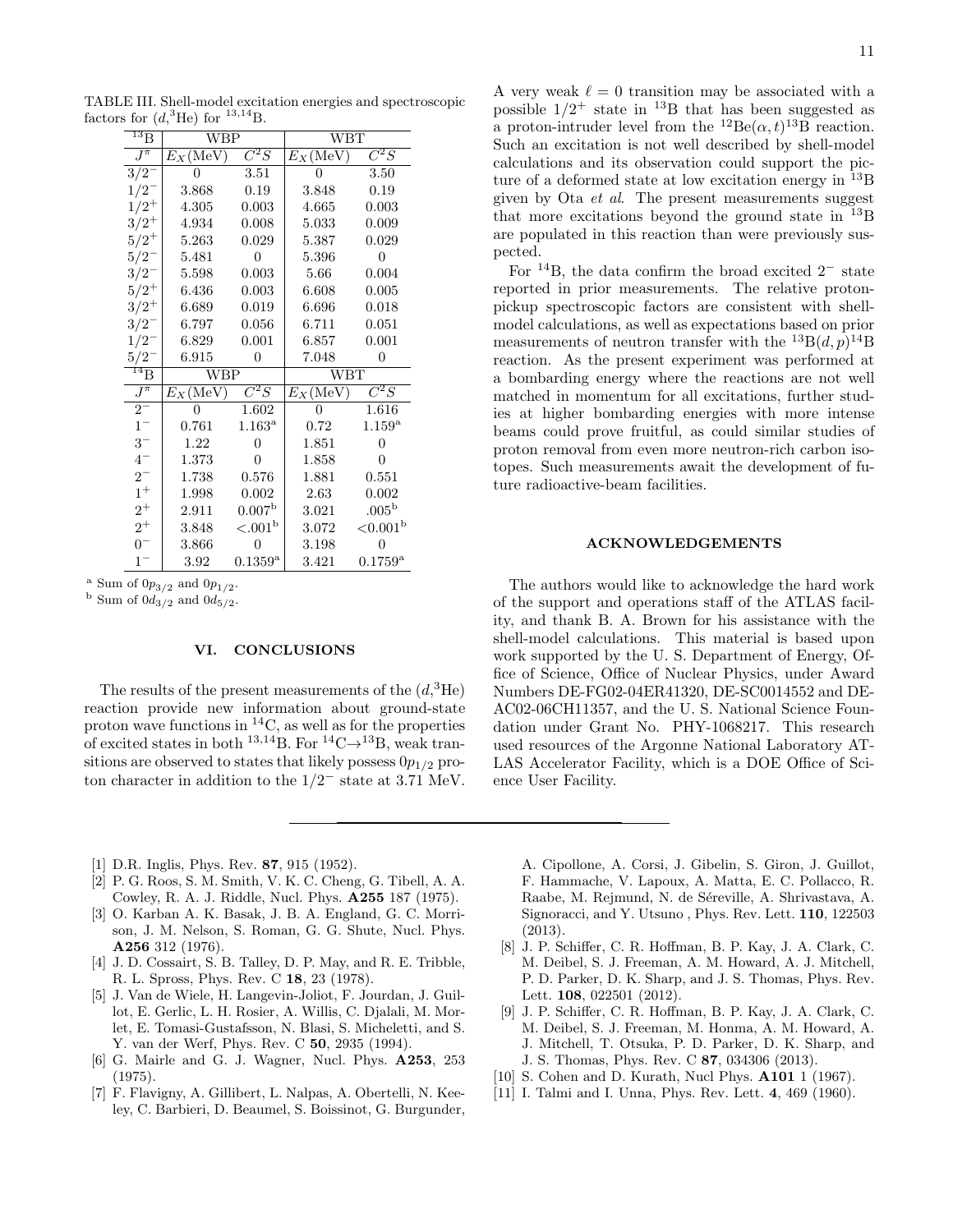|                     |                     |                              | Protons    |         |      |                                                        | Neutrons |      |      |                                                        |      |      |
|---------------------|---------------------|------------------------------|------------|---------|------|--------------------------------------------------------|----------|------|------|--------------------------------------------------------|------|------|
|                     | Nucleus $E_X$ (MeV) | $J^{\pi}$                    | $0p_{3/2}$ |         |      | $0p_{1/2}$ $0d_{5/2}$ $0d_{3/2}$ $1s_{1/2}$ $0p_{3/2}$ |          |      |      | $\overline{0p_{1/2} \ 0d_{5/2} \ 0d_{3/2} \ 1s_{1/2}}$ |      |      |
| $^{14}$ C           | 0.000               | $0^+$                        | 3.64       | $0.2\,$ | 0.09 | 0.06                                                   | 0.01     | 3.9  | 1.86 | 0.167                                                  | 0.06 | 0.02 |
| ${}^{15}\mathrm{C}$ | 0.000               | $1/2^{-}$                    | 3.63       | 0.21    | 0.09 | 0.06                                                   | 0.01     | 3.91 | 1.87 | 0.18                                                   | 0.07 | 0.98 |
| $^{13}B$            | 0.000               | $3/2^{-}$                    | 2.75       | 0.12    | 0.07 | 0.05                                                   | 0.01     | 3.90 | 1.85 | 0.16                                                   | 0.06 | 0.02 |
|                     | 3.848               | $1/2^{-}$                    | 1.91       | 0.90    | 0.10 | 0.07                                                   | 0.02     | 3.84 | 1.78 | 0.25                                                   | 0.09 | 0.05 |
|                     | 4.665               | $1/2^+$                      | 2.56       | 0.29    | 0.08 | 0.05                                                   | 0.03     | 3.55 | 1.31 | 0.29                                                   | 0.10 | 0.75 |
|                     | 5.033               | $3/2^+$                      | 2.50       | 0.35    | 0.07 | 0.05                                                   | 0.02     | 3.66 | 1.21 | 0.58                                                   | 0.13 | 0.42 |
|                     | 5.387               | $5/2^+$                      | 2.63       | 0.22    | 0.10 | 0.05                                                   | 0.01     | 3.66 | 1.23 | 0.62                                                   | 0.12 | 0.36 |
|                     | 5.396               | $5/2^{-}$                    | 1.91       | 0.90    | 0.11 | 0.06                                                   | 0.02     | 3.82 | 1.74 | 0.29                                                   | 0.10 | 0.05 |
|                     | 5.660               | $3/2^{-}$                    | 2.47       | 0.45    | 0.05 | 0.02                                                   | 0.01     | 3.29 | 0.73 | 0.97                                                   | 0.16 | 0.86 |
|                     | 6.608               | $5/2^+$                      | 2.59       | 0.27    | 0.09 | 0.05                                                   | 0.01     | 3.58 | 1.30 | 0.52                                                   | 0.13 | 0.47 |
|                     | 6.696               | $3/2^+$                      | 2.58       | 0.27    | 0.08 | 0.05                                                   | 0.02     | 3.68 | 1.22 | 0.43                                                   | 0.10 | 0.57 |
|                     | 6.711               | $3/2^{-}$                    | 1.59       | 1.21    | 0.11 | 0.07                                                   | 0.02     | 3.71 | 1.60 | 0.44                                                   | 0.11 | 0.13 |
|                     | 6.857               | $1/2^{-}$                    | 2.14       | 0.75    | 0.06 | 0.04                                                   | 0.01     | 3.09 | 0.95 | 0.97                                                   | 0.16 | 0.84 |
| $^{14}$ B           | 0.000               | $2^{-}$                      | 2.73       | 0.15    | 0.07 | 0.05                                                   | 0.01     | 3.92 | 1.87 | 0.43                                                   | 0.07 | 0.71 |
|                     | 0.761               | $1^-\,$                      | 2.72       | 0.14    | 0.07 | 0.05                                                   | 0.01     | 3.92 | 1.86 | 0.28                                                   | 0.08 | 0.86 |
|                     | 1.220               | $3^{{\scriptscriptstyle -}}$ | 2.72       | 0.16    | 0.07 | 0.05                                                   | 0.01     | 3.92 | 1.88 | 1.11                                                   | 0.07 | 0.03 |
|                     | 1.373               | $4-$                         | 2.70       | 0.18    | 0.06 | 0.04                                                   | 0.01     | 3.92 | 1.88 | 1.13                                                   | 0.06 | 0.02 |
|                     | 1.738               | $2^-\,$                      | 2.70       | 0.18    | 0.06 | 0.04                                                   | 0.01     | 3.91 | 1.87 | 0.85                                                   | 0.08 | 0.29 |
|                     | 1.998               | $1^+$                        | 2.56       | 0.33    | 0.05 | 0.04                                                   | 0.02     | 3.79 | 1.14 | 0.95                                                   | 0.15 | 0.97 |
|                     | 2.911               | $2^+$                        | 2.57       | 0.32    | 0.06 | 0.04                                                   | 0.01     | 3.81 | 1.12 | 1.05                                                   | 0.16 | 0.86 |
|                     | 3.848               | $2^+$                        | 2.54       | 0.36    | 0.06 | 0.03                                                   | 0.01     | 3.77 | 1.16 | 1.23                                                   | 0.17 | 0.66 |
|                     | 3.866               | $0-$                         | 2.05       | 0.78    | 0.11 | 0.05                                                   | 0.01     | 3.77 | 1.47 | 0.91                                                   | 0.13 | 0.73 |
|                     | 3.920               | $1-$                         | 2.51       | 0.33    | 0.08 | 0.06                                                   | 0.02     | 3.88 | 1.82 | 1.01                                                   | 0.11 | 0.19 |

TABLE IV. Shell-model occupation numbers for  $14,15$ C and  $13,14$ B with the WBP interaction.

- [12] C.R. Hoffman, B. P. Kay, and J. P. Schiffer Phys. Rev.  $C$  89, 061305 $(R)(2014)$ .
- [13] B. B. Back, S. I. Baker, B. A. Brown, C. M. Deibel, S. J. Freeman, B. J. DiGiovine, C. R. Hoffman, B. P. Kay, H. Y. Lee, J. C. Lighthall, S. T. Marley, R. C. Pardo, K. E. Rehm, J. P. Schiffer, D. V. Shetty, A. W. Vann, J. Winkelbauer, and A. H. Wuosmaa, Phys. Rev. Lett. 104, 132501 (2010).
- [14] H. Iwasaki, A. Dewald, C. Fransen, A. Gelberg, M. Hackstein, J. Jolie, P. Petkov, T. Pissulla, W. Rother, and K. O. Zell, Phys. Rev. Lett. 102, 202502 (2009).
- [15] S. Ota, S. Shimoura, H. Iwasaki, M. Kurokawa, S. Michimasa, N. Aoi, H. Baba, K. Demichi, Z. Elekes, T. Fukuchi, T. Gomi, S. Kanno, S. Kubono, K. Kurita, H. Hasegawa, E. Ideguchi, N. Iwasa, Y. U. Matsuyama, K. L. Yurkewicz, T. Minemura, T. Motobayashi, T. Murakami, M. Notani, A. Odahara, A. Saito, H. Sakurai, E. Takeshita, S. Takeuchi, M. Tamaki, T. Teranishi, Y. Yanagisawa, K. Yamada, M. Ishihara, Phys. Lett. B 666, 311 (2008).
- [16] S. Bedoor, A. H. Wuosmaa, J. C. Lighthall, M. Alcorta, B. B. Back, P. F. Bertone, B. A. Brown, C. M. Deibel, C. R. Hoffman, S. T. Marley, R. C. Pardo, K. E. Rehm, A. M. Rogers, J. P. Schiffer, and D. V. Shetty, Phys. Rev. C 88, 011304(R) (2013).
- [17] G. C. Ball, G. J. Costa, W. G. Davies, J. S. Forster, J. C. Hardy, and A. B. McDonald, Phys. Rev. Lett. 31, 395 (1973).
- [18] A.H. Wuosmaaa, J.P. Schiffer, B.B. Back, C.J. Lister, K.E. Rehm, Nucl. Instrum. and Meth. in Phys. Res. A 580, 1290 (2007).
- [19] J. C. Lighthall, B. B. Back, S. I. Baker, S. J. Freeman, H. Y. Lee, B. P. Kay, S. T. Marley, K. E. Rehm, J. E. Rohrer, J. P. Schiffer, D. V. Shetty, A. W. Vann, J. R.

Winkelbauer, A. H. Wuosmaa, Nucl. Instrum. and Meth. in Phys. Res. A 622, 97 (2010).

- [20] B. Harss, R. C. Pardo, K. E. Rehm, F. Borasi, J. P. Greene, R. V. F. Janssens, C. L. Jiang, J. Nolen, M. Paul, J. P. Schiffer, R. E. Segel, J. Specht, T. F. Wang, P. Wilt and B. Zabransky, Rev. Sci. Instrum. 71, 380  $(2000).$
- [21] K. E. Rehm, J. P. Greene, B. Harss, D. Henderson, C. L. Jiang, R. C. Pardo, B. Zabransky, M. Paul, Nucl. Instrum, in Phys. Res. A 647 2 (2011).
- [22] A. H. Wuosmaa, J. P. Schiffer, S. Bedoor, M. Albers, M. Alcorta, S. Almaraz-Calderon, B. B. Back, P. F. Bertone, C. M. Deibel, C. R. Hoffman, J. C. Lighthall, S. T. Marley, R. C. Pardo, K. E. Rehm, and D. V. Shetty, Phys. Rev. C 90, 061301 (2014).
- [23] F. Azjenberg-Selove, Nucl. Phys. A523, 1 (1991).
- [24] R. Kanungo, Z. Elekes, H. Baba, Zs. Dombradi, Zs. Fulop, J. Gibelin, A. Horvath, Y. Ichikawa, E. Ideguchi, N. Iwasa, H. Iwasaki, S. Kawai, Y. Kondo, T. Motobayashi, M. Notani, T. Ohnishi, A. Ozawa, H. Sakurai, S. Shimoura, E. Takeshita, S. Takeuchi, I. Tanihata, Y. Togano, C. Wu, Y. Yamaguchi, Y. Yanagisawa, A. Yoshida, K. Yoshida, Phys. Lett. B 608 206 (2005).
- [25] M. H. Mcfarlane and S. C. Pieper, Argonne National Laboratory Report No. ANL-76-11, Rev. 1, 1978 (unpublished).
- [26] Haixia An and Chonghai Cai, Phys. Rev. C 73, 054605  $(2006)$
- [27] D. Y. Pang, P. Roussel-Chomaz, H. Savajols, R. L. Varner, and R. Wolski, Phys. Rev. C 79 024615 (2009).
- [28] I. Brida, Steven C. Pieper, and R. B. Wiringa, Phys. Rev. C 84, 024319 (2011).
- [29] E. K. Warburton and B. A. Brown, Phys. Rev. C 46, 923 (1992).